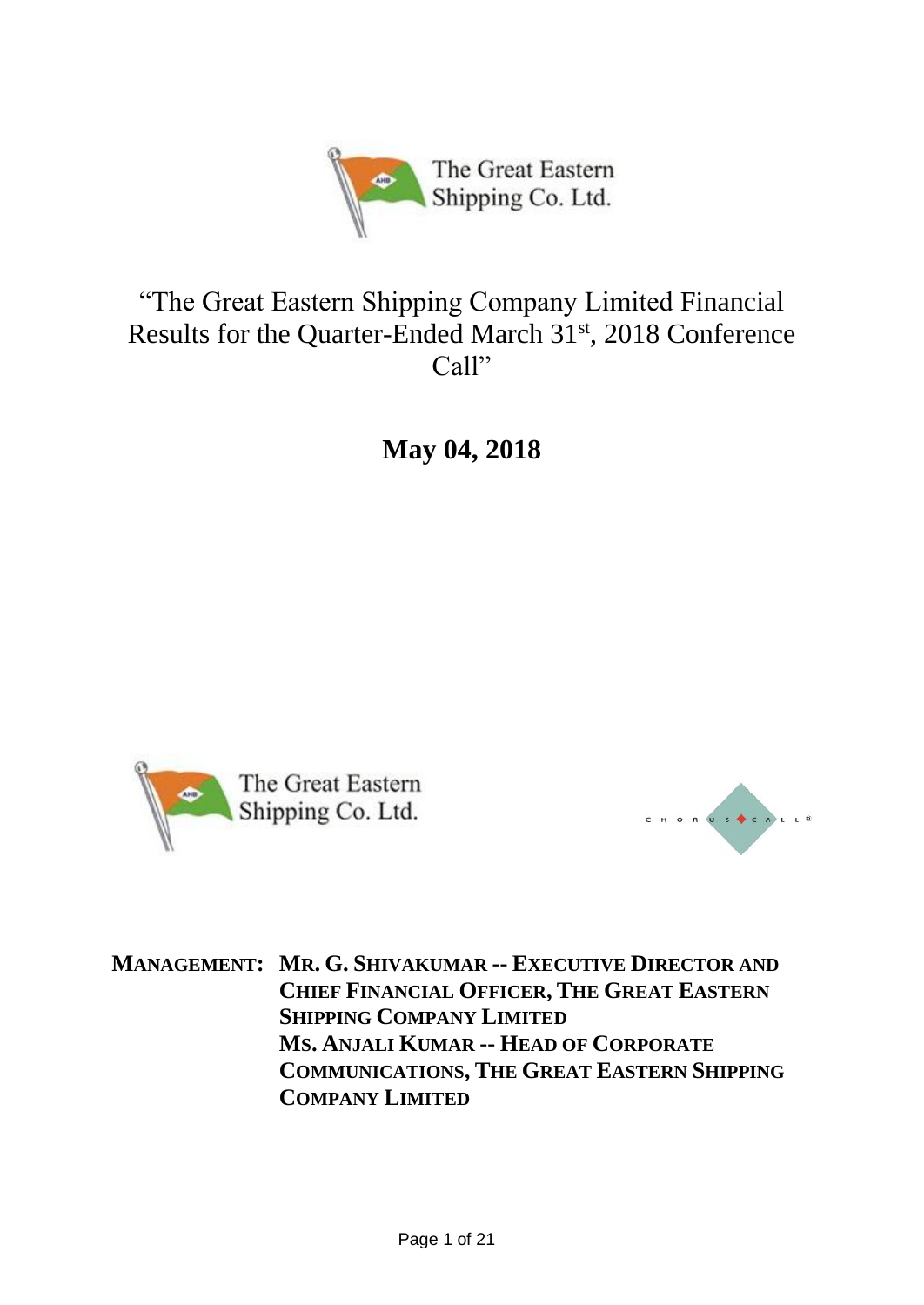

| Moderator:     | Good Evening, Ladies and Gentlemen. Thank you for standing by. Welcome to the GE<br>Shipping's Conference Call on the Declaration of its Financial Results for the Quarter Ended<br>March 31st, 2018. As a reminder, all participant lines will be in the listen-only mode. Should<br>you need assistance during the conference call, please signal an operator by pressing "*" then<br>"O" on your touchtone telephone. Please note that this conference is being recorded. Later we<br>will conduct a Question-and-Answer Session. At that time, if you have a question please press<br>"*" and "1".                                                                                                                                                                                                                                                                                                                   |
|----------------|--------------------------------------------------------------------------------------------------------------------------------------------------------------------------------------------------------------------------------------------------------------------------------------------------------------------------------------------------------------------------------------------------------------------------------------------------------------------------------------------------------------------------------------------------------------------------------------------------------------------------------------------------------------------------------------------------------------------------------------------------------------------------------------------------------------------------------------------------------------------------------------------------------------------------|
|                | I now hand the conference over to Ms. Anjali Kumar -- Head of Corporate Communications at<br>The Great Eastern Shipping Company Limited, to start the proceedings. Thank you. And over<br>to you, ma'am.                                                                                                                                                                                                                                                                                                                                                                                                                                                                                                                                                                                                                                                                                                                 |
| Anjali Kumar:  | Thank you. A very warm welcome to all of you for this FY 2018 Conference Call of Great<br>Eastern Shipping. We have with us our entire team of the management and I am hoping that all<br>of you would have got hold of the results copy because it was declared just few minutes ago.<br>And anyway, our CFO will take you through the highlights and thereafter, we will have a<br>question and answer session.                                                                                                                                                                                                                                                                                                                                                                                                                                                                                                        |
|                | Over to Mr. Shivakumar.                                                                                                                                                                                                                                                                                                                                                                                                                                                                                                                                                                                                                                                                                                                                                                                                                                                                                                  |
| G. Shivakumar: | Hi, Good Afternoon, everyone. Just to take you through the broad headlines on the results. I am<br>talking about the full year results. Great Eastern Shipping on a standalone basis has declared a<br>standalone profit after tax of Rs. 160 crores and on a consolidated basis we have a loss of Rs.<br>210 crores for year. This loss is on account of two major items which we have also given details<br>of in the notes to our results. I would like to reiterate them. Greatship (India) Limited, which is<br>a wholly owned subsidiary of the company in the Oilfield services business, has recorded a<br>deferred tax liability of Rs. 270 crores in the consolidated results. This charge is a result of<br>temporary differences as per IndAS 12 which is on Income Taxes and this has resulted from the<br>purchase of the rigs by Greatship (India) Limited from its Singapore subsidiary during the year. |
|                | The second item which we would like to highlight is that there is a provision for impairment<br>made by Greatship (India) Limited on a consolidated basis which is total of Rs. 206 crores. This<br>is an impairment related to some of the offshore supply vessels. Both of these are non-cash<br>charges and excluding these non-cash charges the results would obviously have been better by<br>Rs. 476 crores. So that is on the results.                                                                                                                                                                                                                                                                                                                                                                                                                                                                            |
|                | Whatever questions you have on those items, we can discuss them. Now, let us look at what has<br>been happening in the markets in the last quarter. The Crude Tanker market has had its worst<br>Q1 of the calendar year since 1990, this is in terms of freight rates. U. S. production is up about<br>1 million barrels a day year-on-year and therefore, imports are down almost half a million barrels<br>per day. Chinese imports continue to grow but only half million barrels per day. As a result,                                                                                                                                                                                                                                                                                                                                                                                                              |

the growth in demand was insignificant and with the fleet having grown year-on-year, the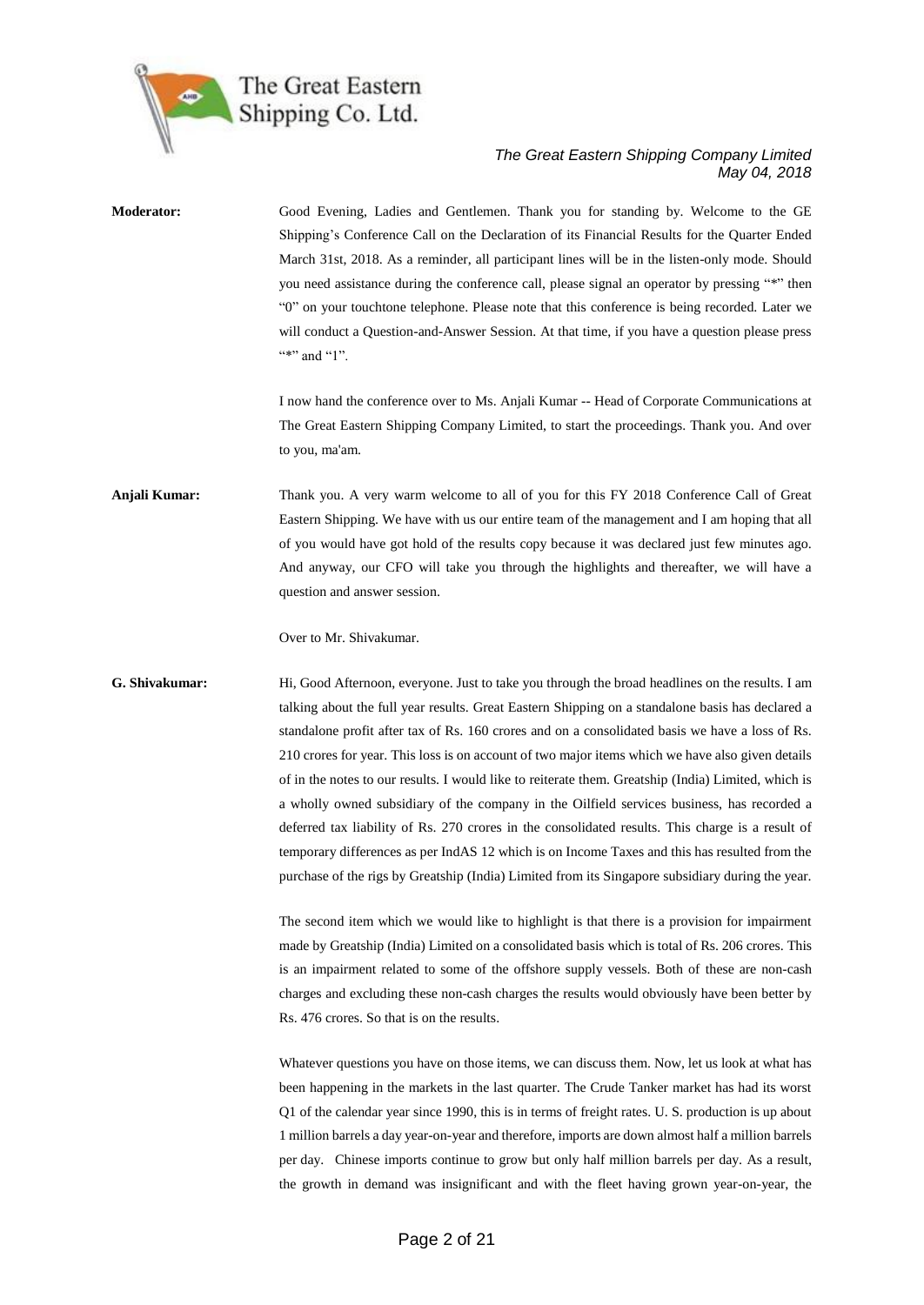

markets were extremely weak. Crude Tanker freight spot markets through the quarter were significantly below breakeven levels.

Product tanker freight rate was slightly better because of higher movement of products. One of the big factors affecting demand for ships was a drawdown of inventory and we have discussed this in the past that contango structure, where forward prices are higher than current prices is better for tanker shipping and tanker demand. Here, prices have been in backwardation, that is forward prices are lower than current prices for quite a few months now. Therefore, people are drawing down from inventories to consume oil. And though the end-user demand for oil products has been strong, a lot of it has been met from existing inventories and therefore, the requirement to transport oil has been lower than the headline demand for consumption.

The good news here is that since there have been drawing down from inventories, inventories have dropped to levels close to those seen four or five years ago, which means that the overhang which got built up in 2015 and 2016 is effectively getting removed from the inventory. And once that tightens, we expect that there should be some urgency in importing to consume, and also in building the inventories back up.

Coming to LPG, the big driver of LPG markets over the past few years has been U. S. LPG export. These dropped by about 17% in the quarter, that is Q1 over Q1, and this was mainly because of cold weather leading to higher U. S. consumption for heating. As a result of this, LPG freight markets were also extremely weak. This financial year LPG spot freight rates have been at their lowest since 2009.

Coming to the Dry Bulk trade. Dry Bulk trade also grew slightly during the quarter. While Chinese Iron Ore imports grew only marginally, coal imports were up by about 10 million tonnes.Though the Dry Bulk markets were relatively weaker than expected especially for cape sizes, the subcapes did quite well, but the Capesizes were not as strong as it was expected. But these capes have now strengthened after the end of the quarter. Currently, Capesizes are earning at about \$18,000 per day in the spot market.

On the supply side, the highlight was the rapid pace of Crude Tanker scrapping. Almost 7 million deadweight of crude vessels were scrapped, giving a negative fleet growth for the quarter in Crude Tanker. Product Tankers had a marginal positive fleet growth. Dry Bulk scrapping, on the other hand, was much lower at only 2 million deadweight or 0.25% of the fleet. So the Dry Bulk fleet has grown by about 1% in the quarter.

The order book currently stands at about 13% for both Crude Tankers and for VLGC that is LPG ships and at about 9% to 10% for both Dry Bulk ships and for Product Tankers. Considering the low freight rates and where the time charter rates are, we have consciously stayed away from fixing too much of our capacity. As a result, we have more than 80% of our capacity for FY 2019 open. This gives us significant leverage to a market recovery.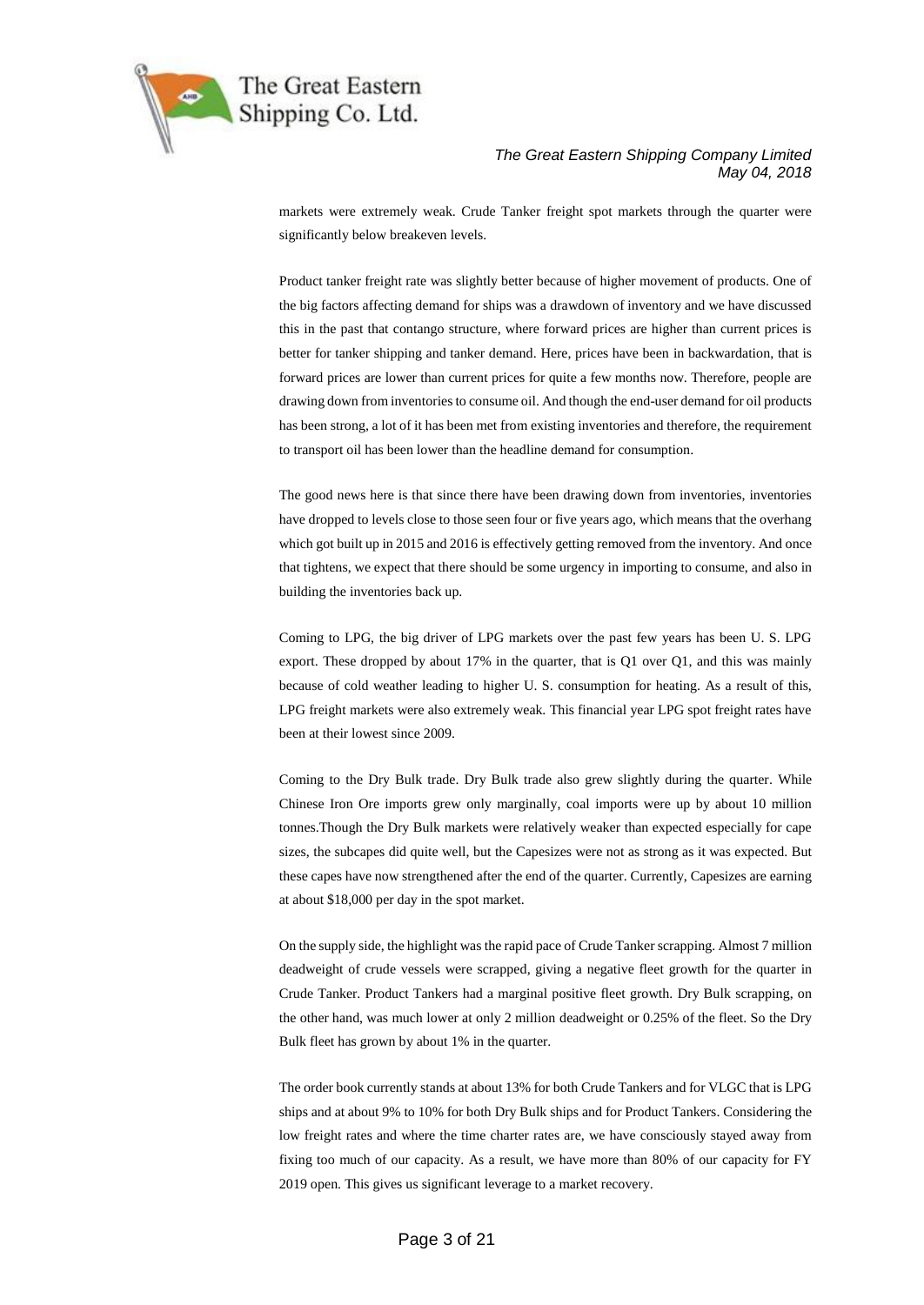

Coming to the offshore market, it continues to be challenged, though the strength in oil prices that we have seen in the last couple of months should result in some improvement over a period of time. And the good thing to report is that for four of our vessels, we have obtained short-term contracts of nine months in the Indian market. So, our utilization is likely to be quite strong.

Coming to asset prices, tanker prices dropped by about 5% to 10% in the quarter while bulker prices were flat to marginally positive. As a result, the standalone NAV stood at about Rs. 357 per share.

In offshore, the asset valuations dropped further especially for the vessels and while there has been some buying interest, it has not yet resulted in any increase in prices. So, the consolidated NAV taking the mid-point of values given by brokers, stands at between Rs. 375 per share and Rs. 380 per share.

And with that, I come to the end of the update. And we are happy to take questions from you.

**Moderator:** Thank you very much, sir. Ladies and Gentlemen, we will now begin the Question-and-Answer Session. The first question is from the line of Aditya Bapat from Axis Capital. Please go ahead.

**Aditya Bapat:** Sir, firstly if I may ask. Can you please talk a little about the global capacity, how is the addition in the scrappage happening both in the Dry Bulk and the Tanker segment? And how do we see this probably capacity addition or depletion impacting the asset values going forward? That is one part of the question and if you could just elaborate, how does this thought process relate to our ordering of two new vessel which is Jag Rahul and Jag Viraat, if I am not mistaken.

**G. Shivakumar:** So just one thing I would like to correct. Jag Rahul is a bulk carrier which was sold in the last quarter, we delivered it in February. Jag Viraat is a vessel that we have contracted to purchase, and we have taken delivery a few days ago. Jag Viraat is a VLGC, a very large gas carrier. The other ship that we have contracted to purchase is another gas carrier, mid-sized gas carrier which we will take delivery in the next few days. Now coming to your first question which is on how the fleet is developing. Scrapping is usually a function of where freight rates are and considering where freight rates have been for crude tankers, we have as I mentioned earlier, seen a lot of scrapping of crude tankers. About 7 million deadweights of crude tankers were scrapped in the first quarter. And the new ships which came into the fleet was less than that number. So giving a negative fleet growth on crude tanker. This has not happened for product tankers because they are less sensitive to the markets and Dry Bulk markets in any case are on the recovery path and people are much more optimistic and therefore, Dry Bulk scrapping also has been quite low. In tankers we expect that if markets stay like this we will have significant scrapping though maybe not in the run rate of the first quarter, but we will have significant scrapping in this year which means that you could end up with fairly low fleet growth somewhere between 2% and 4% in Tankers and hopefully at the lower end for Crude Tankers. Dry Bulk, in any case, the fleet growth was not expected to be very high, but we would expect it to be somewhere around the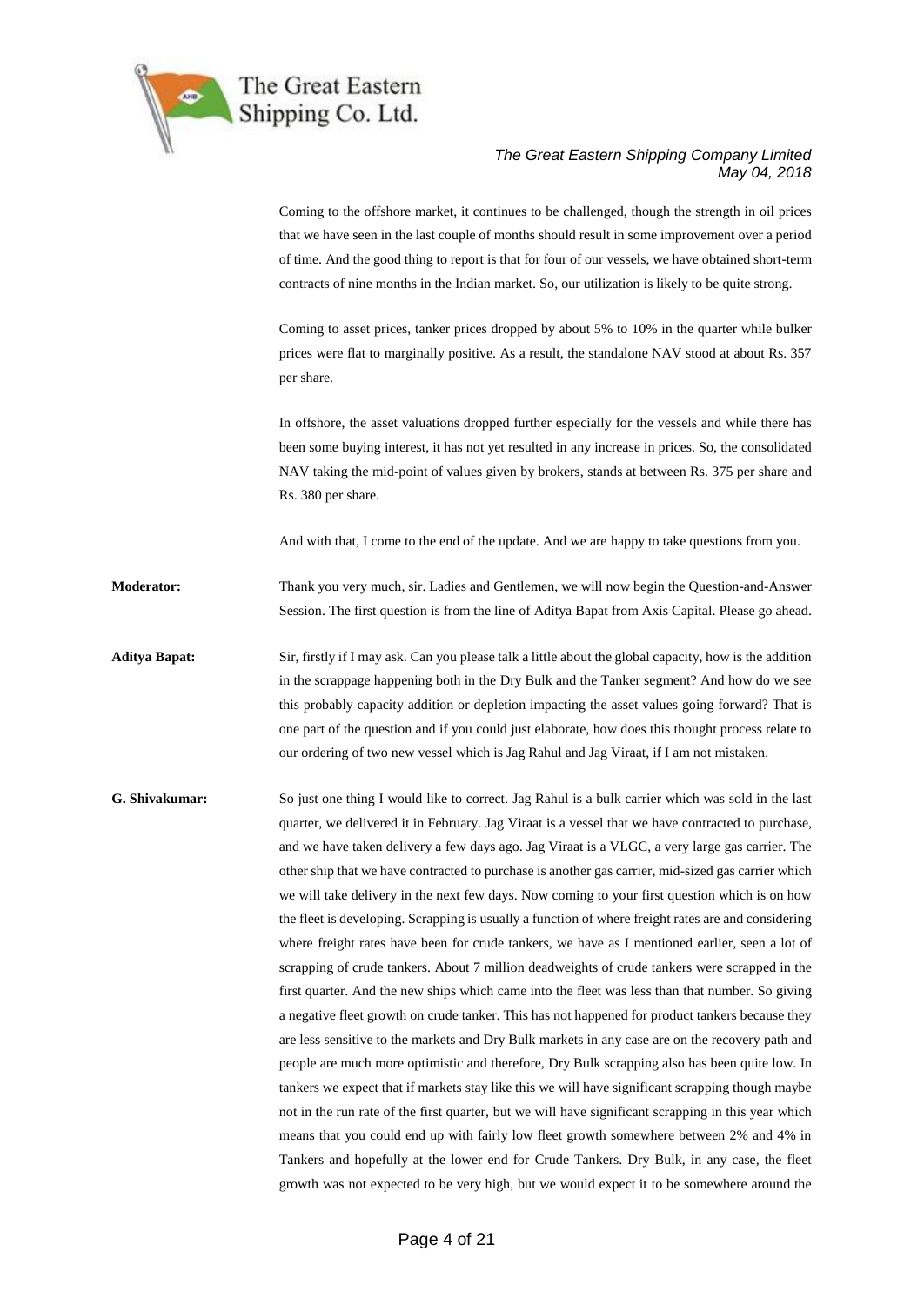

3% range. The bad news is that quite a few VLCC's have been ordered this year and the number of VLCC's ordered exceeds the number of VLCC's which have got scrapped in this year. So, people are seeing some opportunity in ordering the ships though we hear prices have also picked up. So prices are up by maybe 3% to 5% for ordering. People are thinking of putting in options of scrubbers. Maybe they are trying to prepare themselves for the new regulations. This does not seem to make sense considering where the market is but maybe they have some different compulsions of trying to rebuild their fleets, etc. But this is what has been happening. So we do not expect fleet growth to be very high, we expect this year to be somewhere between 1% and 4% across most of the market sectors. Similar numbers next year but all of this will be subject to what happens to freight rates. There is likely to be some pressure on scrapping as a result of the new regulation, the Ballast Water Treatment, etc. Maybe, as a result of the new sulfur emission norms, which are slated to come in from January 2020. So it is tough to see how that could develop. But overall, if freight markets remain where they are for the tankers there will be scrapping and there will be significant amount of scrapping happening in this year. Does that answer your question?

- **Aditya Bapat:** That does, sir. And just wanted to take this point a little forward, we have seen the TCYreducing a lot over Q3 and Q4. So just wanted to understand, you highlighted two things, one is the increase in the production in the U. S. and the second is the obviously the capacity. Which one do you think would have a larger bearing on TCY?
- **G. Shivakumar:** In the TCY both the sides have exerted pressure actually. So, the fact that the headline demand for oil growth and demand for oil did not translate into demand for transportation of oil due to drawing down of inventories and the drawing down of inventories was almost to the extent of 1 million barrels per day. So that is one thing so that demand itself got suppressed. At the same time we had strong fleet growth of 4% to 5% and therefore, rates have been poor. This is across all the types of tankers. So, it is both sides really. Demand slowed down and when I talk about demand slow down, it is not a slowdown in demand for oil, it is a slowdown in demand for carriage of oil because of drawing down from inventories. And at the same time, the fleet has been growing significantly. So, there is pressure from both ends. Lower demand growth, higher supply growth.

| <b>Aditya Bapat:</b> | Okay. So I am sorry, I am just harping on this, but one last point. Is my understanding correct |
|----------------------|-------------------------------------------------------------------------------------------------|
|                      | that since we are at such low end of the inventory cycle and with such heavy ordering done so   |
|                      | early in the year in the calendar we find that the TCYs would be more or less stable going      |
|                      | forward through the year? Is that a fair expectation to have?                                   |
| G. Shivakumar:       | Stable at these levels is quite terrible because these are well below breakeven.                |
| <b>Aditya Bapat:</b> | No, coming back to 16,000 odd levels or even 15,000 odd levels?                                 |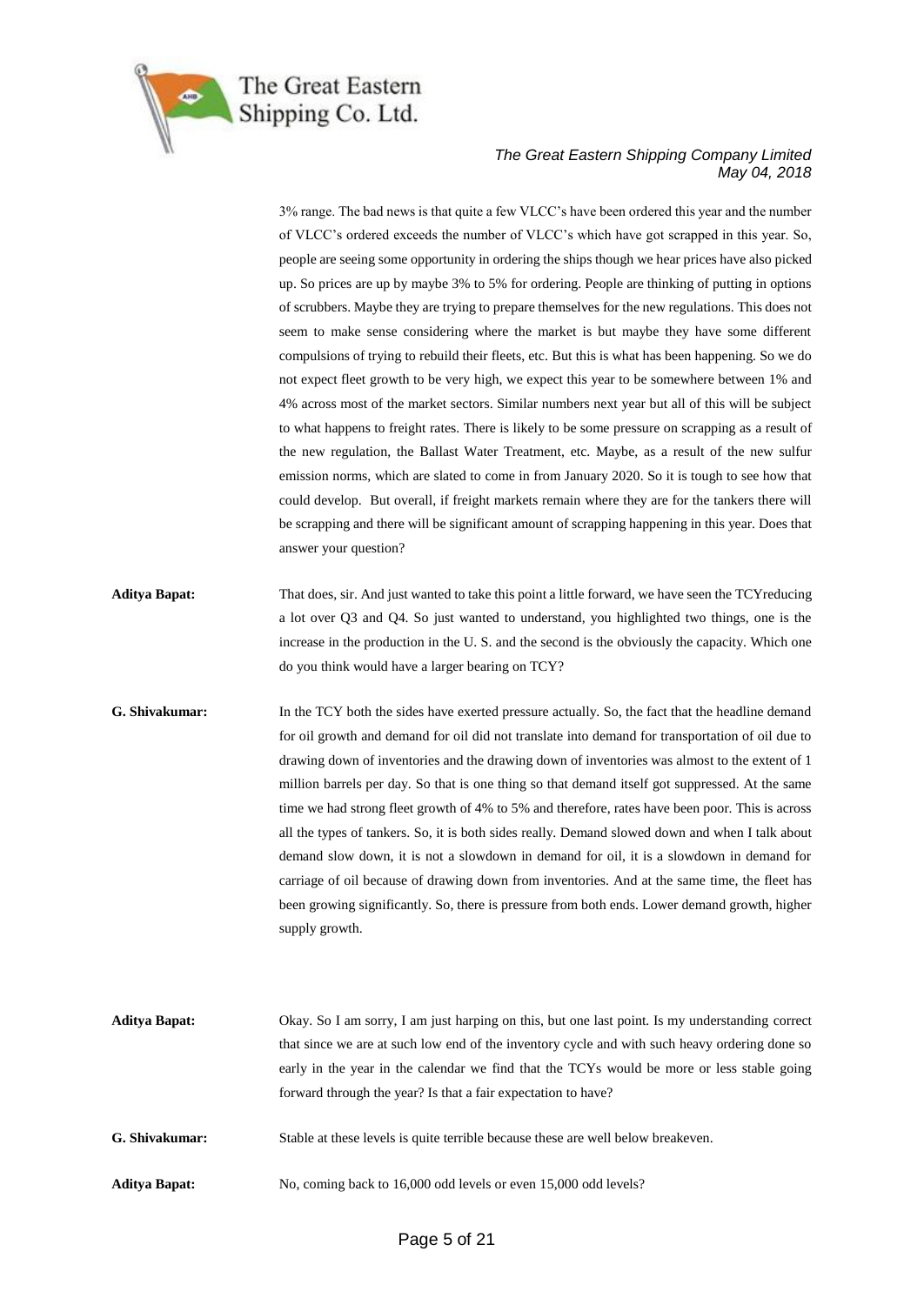

| G. Shivakumar:       | I do not know. We expect that the market should start balancing maybe in a year's time. By end<br>of this year or by middle of next year. Somewhere between end of 2018 and middle of 2019 and<br>again that is current market consensus as when the market is likely to balance. In Product<br>Tankers maybe a little earlier, in Crude Tankers maybe a little later. So that is where we expect<br>balance to come in which means that TCY should start picking-up. So, freight rate should start<br>picking from there, from that point on. But at these current levels, it is just unsustainable, there<br>will be a lot of scrapping happening, if these levels sustain. And we have seen in the past, we<br>have seen this in 2012 $& 2013$ .                                                                                                                                                                                                                                                                                                                                                                                                                                                                                                                                                                                                                                                                                                                                                                                                                                                                                                                                                                                                                                                                                                                                                 |
|----------------------|-----------------------------------------------------------------------------------------------------------------------------------------------------------------------------------------------------------------------------------------------------------------------------------------------------------------------------------------------------------------------------------------------------------------------------------------------------------------------------------------------------------------------------------------------------------------------------------------------------------------------------------------------------------------------------------------------------------------------------------------------------------------------------------------------------------------------------------------------------------------------------------------------------------------------------------------------------------------------------------------------------------------------------------------------------------------------------------------------------------------------------------------------------------------------------------------------------------------------------------------------------------------------------------------------------------------------------------------------------------------------------------------------------------------------------------------------------------------------------------------------------------------------------------------------------------------------------------------------------------------------------------------------------------------------------------------------------------------------------------------------------------------------------------------------------------------------------------------------------------------------------------------------------|
| <b>Aditya Bapat:</b> | Right. Great, sir. Thank you. Just one last data point from my end. I missed your NAV numbers,<br>if you can                                                                                                                                                                                                                                                                                                                                                                                                                                                                                                                                                                                                                                                                                                                                                                                                                                                                                                                                                                                                                                                                                                                                                                                                                                                                                                                                                                                                                                                                                                                                                                                                                                                                                                                                                                                        |
| G. Shivakumar:       | Yes, standalone 357 approximately and the consolidated NAV, our estimate is 375 to 380.                                                                                                                                                                                                                                                                                                                                                                                                                                                                                                                                                                                                                                                                                                                                                                                                                                                                                                                                                                                                                                                                                                                                                                                                                                                                                                                                                                                                                                                                                                                                                                                                                                                                                                                                                                                                             |
| <b>Moderator:</b>    | Thank you. The next question is from the line of Vaibhav Badjatya from HNI Investments.<br>Please go ahead.                                                                                                                                                                                                                                                                                                                                                                                                                                                                                                                                                                                                                                                                                                                                                                                                                                                                                                                                                                                                                                                                                                                                                                                                                                                                                                                                                                                                                                                                                                                                                                                                                                                                                                                                                                                         |
| Vaibhav Badjatya:    | I have two questions. So on the offshore part of our business. What is your outlook for next say<br>one year, two years, three years, in terms of profitability excluding the one-time hit that we have<br>taken in this quarter? What would be the outlook on a normalized basis?                                                                                                                                                                                                                                                                                                                                                                                                                                                                                                                                                                                                                                                                                                                                                                                                                                                                                                                                                                                                                                                                                                                                                                                                                                                                                                                                                                                                                                                                                                                                                                                                                  |
| G. Shivakumar:       | Yes, okay. So we do not provide guidance on earnings. However, currently, we have all four<br>rigs working. Two rigs have been repriced in the current market which is a very low level and<br>we have three years contract. So they will continue from now till early 2021. A lot of our vessels<br>are working now. So our utilization for vessels is also likely to improve from last year. However,<br>the current rates are poor, we are focusing on utilization. Of the old contracts that we had, one<br>is going to get over at this time next year and the fourth rig that we have, the contract will get<br>over in early 2020. As regards the market recovery with the oil price going up the way it has, we<br>expect that the activity for exploration and production, should increase. Now, there is generally<br>a lag between the price change and the activity, we saw this in 2009 - 2010 and we saw it on the<br>way down as well and we will probably see it on the way up. We expect that by the end of this<br>year there should be significantly more activity. We have already seen the North Sea pick-up<br>significantly in terms of the rates for vessels in the spot market. North Sea is one of the indicators<br>of where the market is seeing demand and how the market is seeing the future. We hope that this<br>is an indicator of how the other markets are going to perform in the coming quarters. In a normal<br>market, it should pick-up with oil at 70 plus. There should be definitely an increase in E&P<br>activity and it is expected that it should result by end of this year in an improvement in utilization<br>and maybe sometime next year in improvement in day rates as well. So that is how we see the<br>market panning out, improvement in utilizations by end of this year. I am talking about the global<br>markets, not our utilisation. |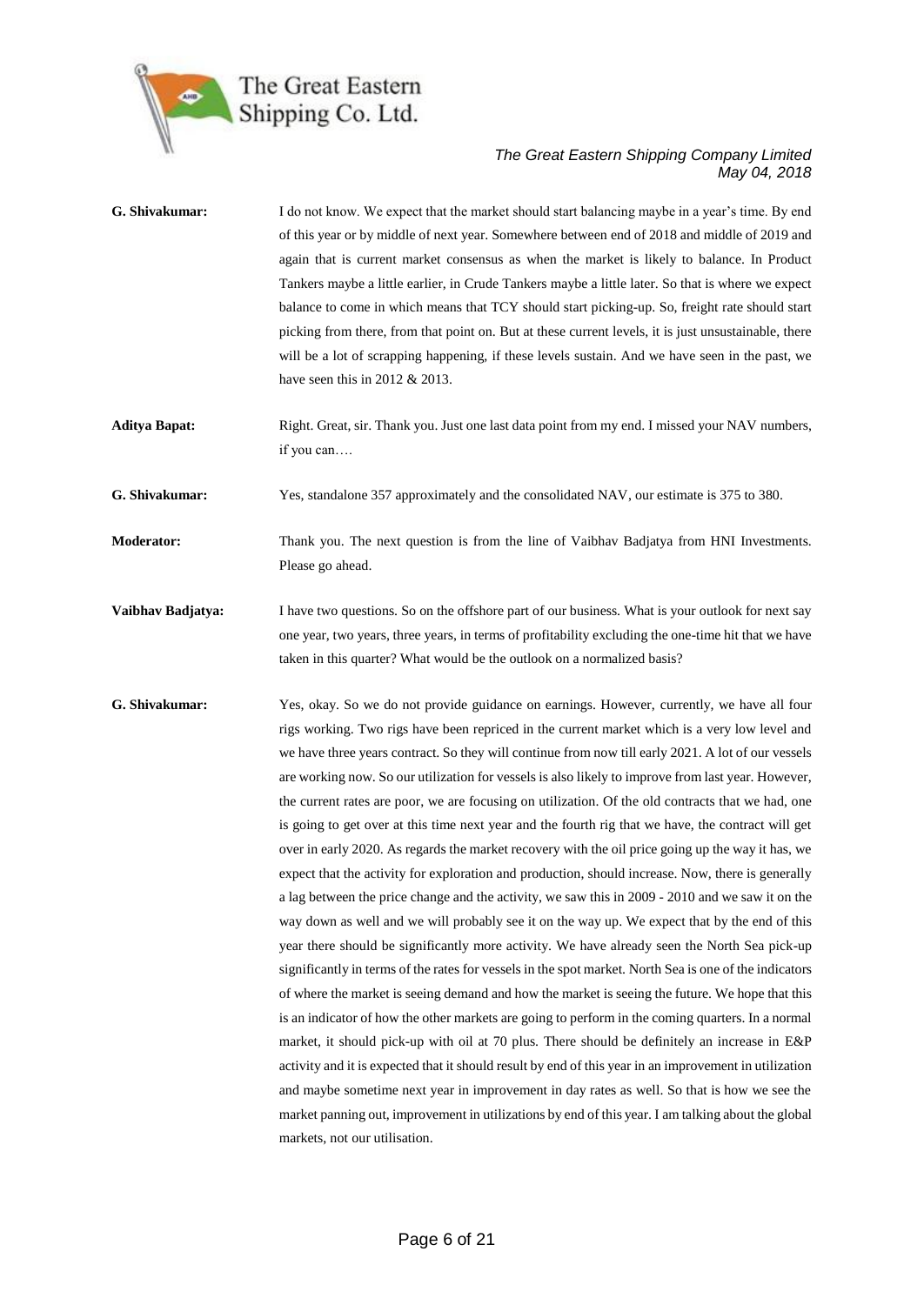

| Vaibhav Badjatya: | Got it. I think, that answers my question. On the second part of the question which kind of is<br>slightly more fundamental and long-term in nature. Based on earlier conversations on the<br>concalls, what I understand is that most of the assets because they are traded in dollar, we also<br>use to convert our liabilities to the extent possible into dollar. Now that result into investors,<br>shareholders looking at dollar balance sheet. Now, that is what I was wondering whether it is a<br>good policy to have because if you think that there are two kinds of shareholders whether there<br>are foreign shareholders or the Indian shareholders. The foreign shareholders anyway would<br>have their hedging in place given that they are investing in your company, they are investing in<br>India. They would have already had that hedging strategies in place. For Indian shareholders<br>having U.S. dollar balance sheet anyway does not make sense because they generally do not<br>hedge themselves assuming that they are buying dollar balance sheet. So I just wanted to<br>understand management perspective as to what is the overall logic and rationale of having the<br>U. S. dollar balance sheet? |
|-------------------|----------------------------------------------------------------------------------------------------------------------------------------------------------------------------------------------------------------------------------------------------------------------------------------------------------------------------------------------------------------------------------------------------------------------------------------------------------------------------------------------------------------------------------------------------------------------------------------------------------------------------------------------------------------------------------------------------------------------------------------------------------------------------------------------------------------------------------------------------------------------------------------------------------------------------------------------------------------------------------------------------------------------------------------------------------------------------------------------------------------------------------------------------------------------------------------------------------------------------------------|
| G. Shivakumar:    | So we do not have a U.S. dollar balance sheet but we have U.S. dollar liabilities. We borrow<br>in dollars, if that is what you are asking.                                                                                                                                                                                                                                                                                                                                                                                                                                                                                                                                                                                                                                                                                                                                                                                                                                                                                                                                                                                                                                                                                            |
| Vaibhav Badjatya: | Yes. I mean in terms of underlying matching of the assets and liability, you hedge liabilities to<br>dollars because your underlying assets are in dollars.                                                                                                                                                                                                                                                                                                                                                                                                                                                                                                                                                                                                                                                                                                                                                                                                                                                                                                                                                                                                                                                                            |
| G. Shivakumar:    | That is correct, yes. So yes, we do that because that is part of our risk management. We say that<br>our assets are in dollars and our flows are denominated at least in dollars and therefore, our<br>liabilities also should be in dollars. So that is our risk management principle here. Because we<br>do not want to take a currency call in this.                                                                                                                                                                                                                                                                                                                                                                                                                                                                                                                                                                                                                                                                                                                                                                                                                                                                                |
| Anjali Kumar:     | The business inherently is a dollar business because the assets are quoted and traded in dollars<br>all over the world.                                                                                                                                                                                                                                                                                                                                                                                                                                                                                                                                                                                                                                                                                                                                                                                                                                                                                                                                                                                                                                                                                                                |
| G. Shivakumar:    | And that is the reason why we borrow in dollars against our assets. If the question you are asking<br>is why are we borrowing in dollars?                                                                                                                                                                                                                                                                                                                                                                                                                                                                                                                                                                                                                                                                                                                                                                                                                                                                                                                                                                                                                                                                                              |
| Vaibhav Badjatya: | No. So what I was trying to understand is that, if you do not want to take the risk on the currency,<br>I mean anyway by default your liability side, most of the liability side is in rupees. Now, either<br>you convert the whole of the asset side into rupees, or you can convert the whole liability side<br>into dollar. So, you are exercising an option to convert liability side into dollars. So would it not<br>make sense more to have the overall balance sheet and risk management that the way of hedging<br>your assets by converting into rupee.                                                                                                                                                                                                                                                                                                                                                                                                                                                                                                                                                                                                                                                                      |
| G. Shivakumar:    | No. Okay. So, what you are suggesting. How do we hedge the assets? Unless you are saying, we<br>just keep selling our revenues forward.                                                                                                                                                                                                                                                                                                                                                                                                                                                                                                                                                                                                                                                                                                                                                                                                                                                                                                                                                                                                                                                                                                |
| Anjali Kumar:     | That is only freight.                                                                                                                                                                                                                                                                                                                                                                                                                                                                                                                                                                                                                                                                                                                                                                                                                                                                                                                                                                                                                                                                                                                                                                                                                  |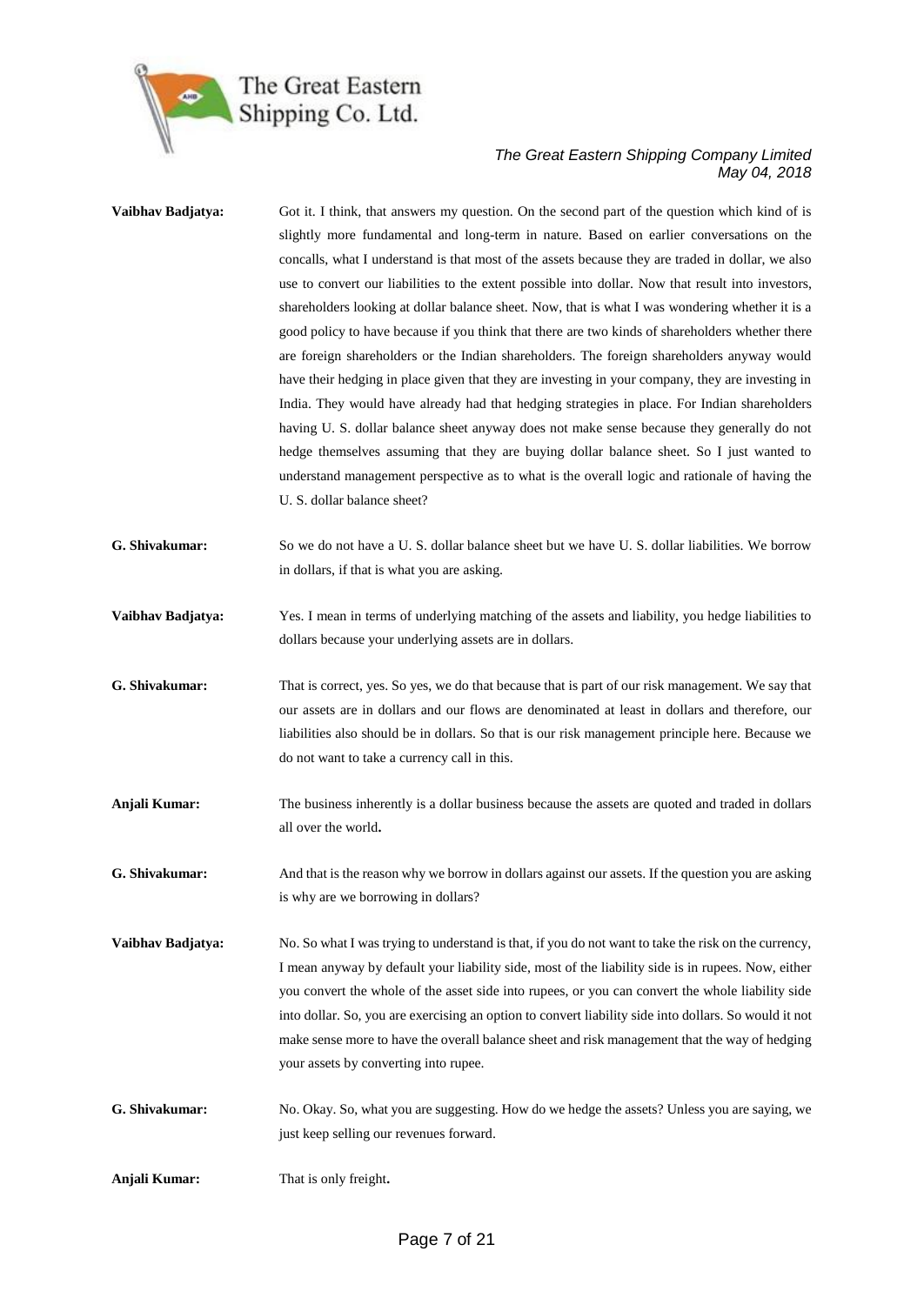

- **G. Shivakumar:** Yes, we cannot change our balance sheet. Our balance sheet is dollar assets, earnings dollars. And it has on the liability side equity capital which is in rupees and debt which is in dollars. Okay, we can change the debt to rupees but then we have got a tremendous mismatch between assets and liabilities currency, we do not want to take that risk because we are not experts at that.
- **Vaibhav Badjatya:** So I mean there is no way whether you can I mean on the asset side you can try to convert your dollar exposure?
- **G. Shivakumar:** Okay, if the asset side we convert everything to rupees by just selling forward. That does not make sense because then you have got your dollar liabilities. And your competition is with people who have dollar assets and dollar liabilities. So, we are trying to compete in the market. I recognize that there is a small issue. I do not see why it is an issue for the shareholder that we have a dollar business because it is like any other industry which earns in dollars. So, there is no issue for a shareholder to have to hedge this.

**Vaibhav Badjatya:** Right, fair enough. Okay, I think and that is it from my side

**Moderator:** Thank you. The next question is from the line of Sanjeev Pandiya from Property Management. Please go ahead.

- **Sanjeev Pandiya:** I just wanted to get a view on your re-leveraging strategy, if any? In the sense that I mean big picture I think of GE Shipping as someone who survived a serious downturn long-term in freight rates and has sort of reduced debt painfully over the years. And now, we are sitting at the bottom of the cycle. So this is a big picture question where I am trying to gauge your forward view of freight rates through your re-leveraging capacity. Should you be holding cash and conservatively keeping your assets at a point where you are able to service that and basically managing the downturn or should you be looking up at coming upturn which we find in more cyclical people are not able to see. So, to that extent, should you be sort of adding on to assets and waiting for an upturn?
- **G. Shivakumar:** Thank you for your question and thank you for noticing the way we manage the cycles, that is a good observation. Our guiding principle is that we hope for the best but we prepare for the worst. So our risk management puts in place what kind of risk we can take with regard to leverage. And though we have fairly strong views on what is likely to happen to market in terms of how the rates are going to move, asset prices are going to move, etc. our focus is on longevity, we will not put the company at risk in taking those bets. Because our focus is, as you pointed out, that we need to ride out the cycles and we need to provide for a chance of our being wrong with regard to the timing of the recovery. And we have seen this happen too often in our industry, unfortunately. That it is just a question of being able to ride out that market and sometimes people just cannot ride it out and they miss the recovery by a few months or by a few quarters. We do not want that to happen. And that is why the kind of the leverage that we have may seem suboptimal. But I would like to point out that we have increased our leverage significantly in the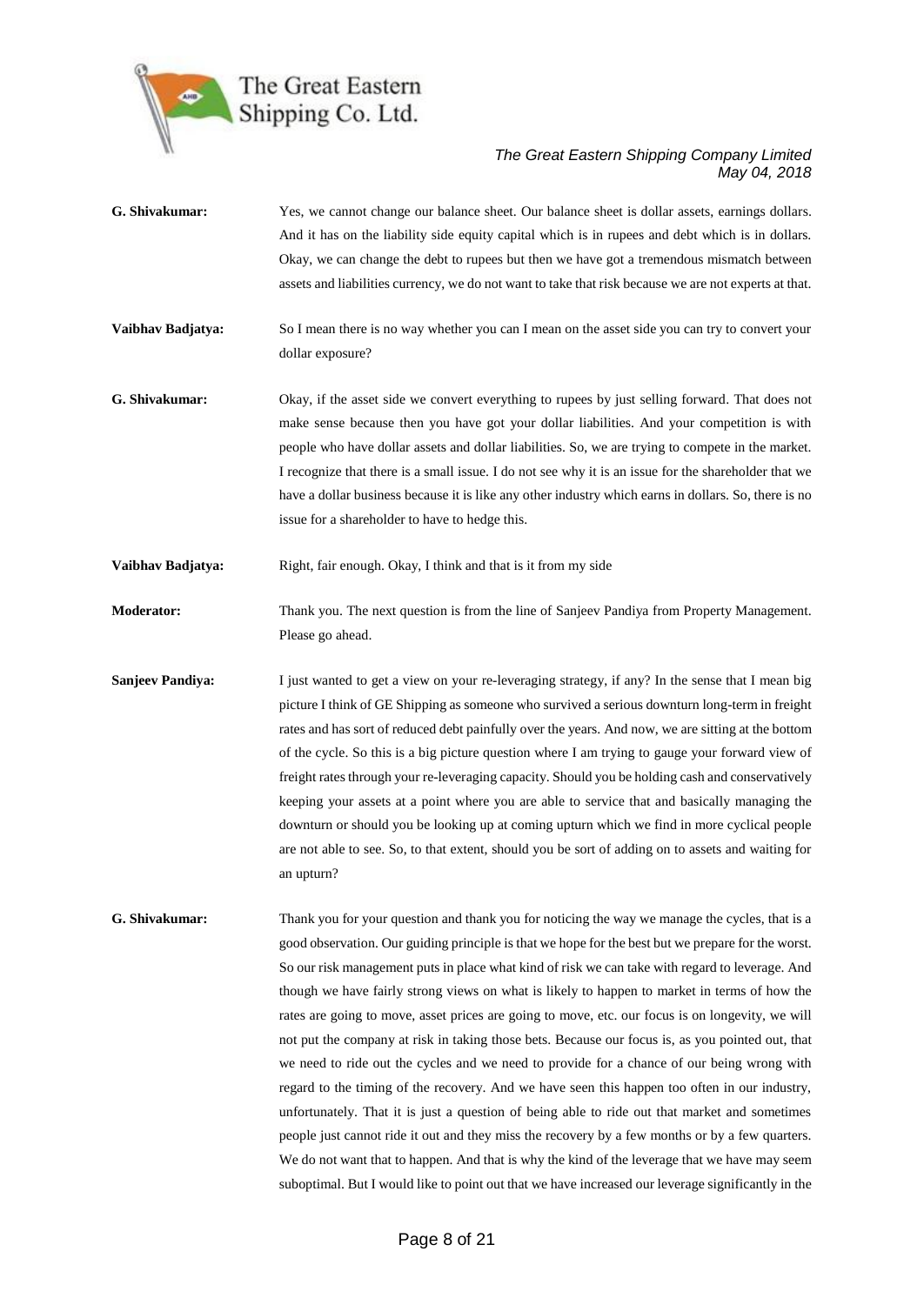

last two years when we have done this expansion. We went up from 32 ships in March 2016 to next week we will be 49 ships. And we have done that by taking on a significant amount of leverage. So we have done \$400 million of CAPEX in this period. On a fleet side, and that on the fleet value that we had was \$650 million. We have done a very significant expansion. So we think that we have levered up very significantly. In our view, we have taken a lot of leverage in these last two years but this is a level at which we are comfortable. We are not going to bet the house on this on the timing of the market recovery. And the very thing that is helping us being able to ride out the cycles is coming from our not taking those bets which can risk the company itself. I know that is far off, we still have significant amount of cash, we have significant amount of leverage capabilities, but this is how we see the cycles and this is how we think that we have got a solid amount of capacity. 49 ships and almost 4 million deadweight is the highest we have been in our lives. We are happy with that capacity, if we have opportunities to buy ships even more cheaply, we are okay with it. But we are not likely to lever up much from here. We are not going to go up significantly from these levels.

**Sanjeev Pandiya:** So do I take that to sort of reflect your view of potential for upside?

**G. Shivakumar:** No, it's not because we do not believe in the upside. It is because we provide for not being right.

**Sanjeev Pandiya:** Okay. So my little aggressive question then while I can understand your conservatism, in fact, that is what we are buying as shareholders. We are buying last man standing in a very bad industry. We are betting on that whenever that last man standing, this spectacularly at least in my personal life. Whenever that last man standing is really the last man standing, things happen that nobody expects. So you should also be I mean it is quite obvious that you see yourself exactly the way we are seeing you then what is your view of coming, you were talking about scrappage rate speaking I mean we think that almost about what is your understanding of the proportion of world shipping that is today under water? I am talking about all segments together you know world shipping as a total that would be underwater and unable service debt, I mean these are all most of the shipping capacity would have got added around 2006, 2007 to 2008. And they would be under water and those loans will be coming up for repayment and those loans are not obviously going to get rolled over. So this is a sort of credit recession. And in that recession, you are kind are kind of last man standing like this, like just you agreed. So you can also see that there will be an eventually an upturn I mean the situation is not sustainable. But at the point of the upturn which will correct faster. Your ship rates will correct faster or freight rates will go first?

**G. Shivakumar:** Yes. So let us come to this. the first thing I would like to say is one thing I left out in response to your question on leverage. Leverage does not just come from taking on more debt or drawing down from cash. There is also operating leverage. If you have been following us for some time you know that we typically tend to have 35%, 40%, 45% fixed on time charter at any point in time. Now we are down to below 20%. This is the other leverage that we have, which is we are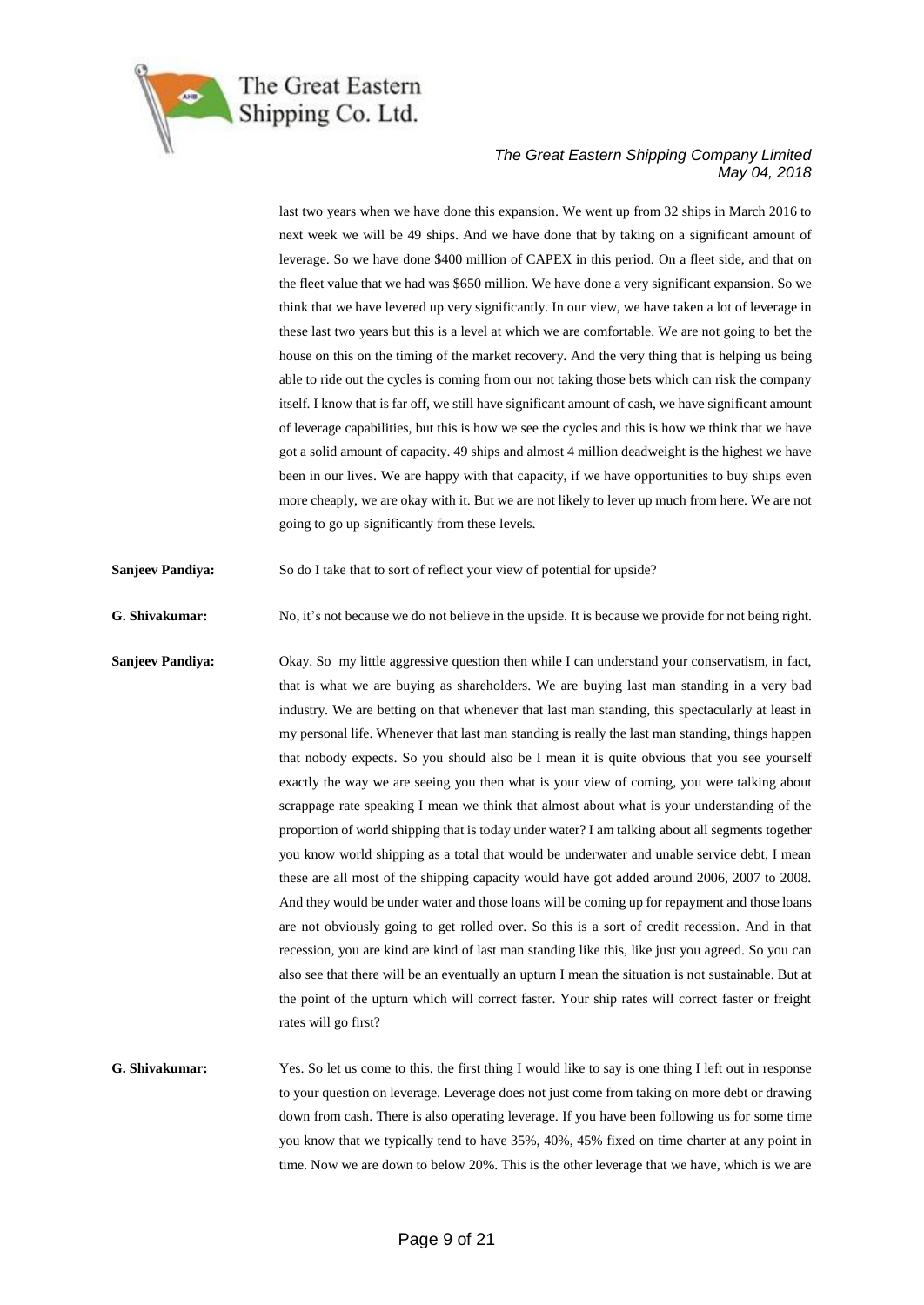

saying let us have our operating days open because the market is likely to recover, we do not need to fix at the current low rates so that we can take advantage of market recovery if it comes, okay so that is one. So we have taken more leverage. We have taken balance sheet leverage of course in the last two years. Now coming to your point on the debt. I think we are way past when ship loans became stressed and ship owners became stressed that happened maybe five years six years ago, and that is all past and the cycle continues and there are people who are stressed today and people who were stressed five years ago and it maybe be some of the same people also. So ships were available cheap. They were available very cheap in dry bulk two years ago. We bought a few of the ships. So the last man standing is not the critical edge, it is good to be the last man standing. However, the question is whether the ships will survive or not and it does not matter whether their existing owners are able to survive or not because if the ships survive, somebody will buy them cheap and run them and compete in the market. The major change can come if the market remains low for a long period of time- then the ship will get scrapped because nobody will find it lucrative to run that ship. That is what needs to happen. That is what is happening in the Crude Tanker market. Rates are so low that people are saying it does not make sense to run these ships, let us just sell them for scrap. And scrap prices happened to be high enough and therefore, they are getting a good price. So that is what happening now really. And so yes, we intend to be a survivor through a terrible market cycle and we intend to have the capacity open so that when the recovery comes and it eventually will come at some point we are there to take advantage. We have the ships to take advantage of the increase in freight rate, we have the ships to take advantage when the asset prices go up and maybe we can sell some ships and book some gains.

**Sanjeev Pandiya:** So do you have a sort of a timeline because this is why we are really, the reason why we are excited about you?

**G. Shivakumar:** Yes, we have a timeline in the sense that we would like the recovery to come tomorrow morning. However, the market is not that accommodating.

**Sanjeev Pandiya:** Your view will be better than mine.

**G. Shivakumar:** No, unfortunately, that is not really true. There are too many factors at work. However, we can wait. That is a great thing about being more conservative. You do not have that urgency of needing a market recovery to happen quickly. And that is what we are playing for. It does not matter whether it comes in three months, six months or nine months. Whenever it comes we will be there.

**Sanjeev Pandiya:** Is it three months, six months, nine months or is it few years away?

**G. Shivakumar:** I do not think it will be a few years away because if the market stays like this for more than year there will be a lot of scrapping and removal of capacity, we saw that in Dry Bulk. When the market stayed very low people scrapped a lot of ships and that laid the foundation for a market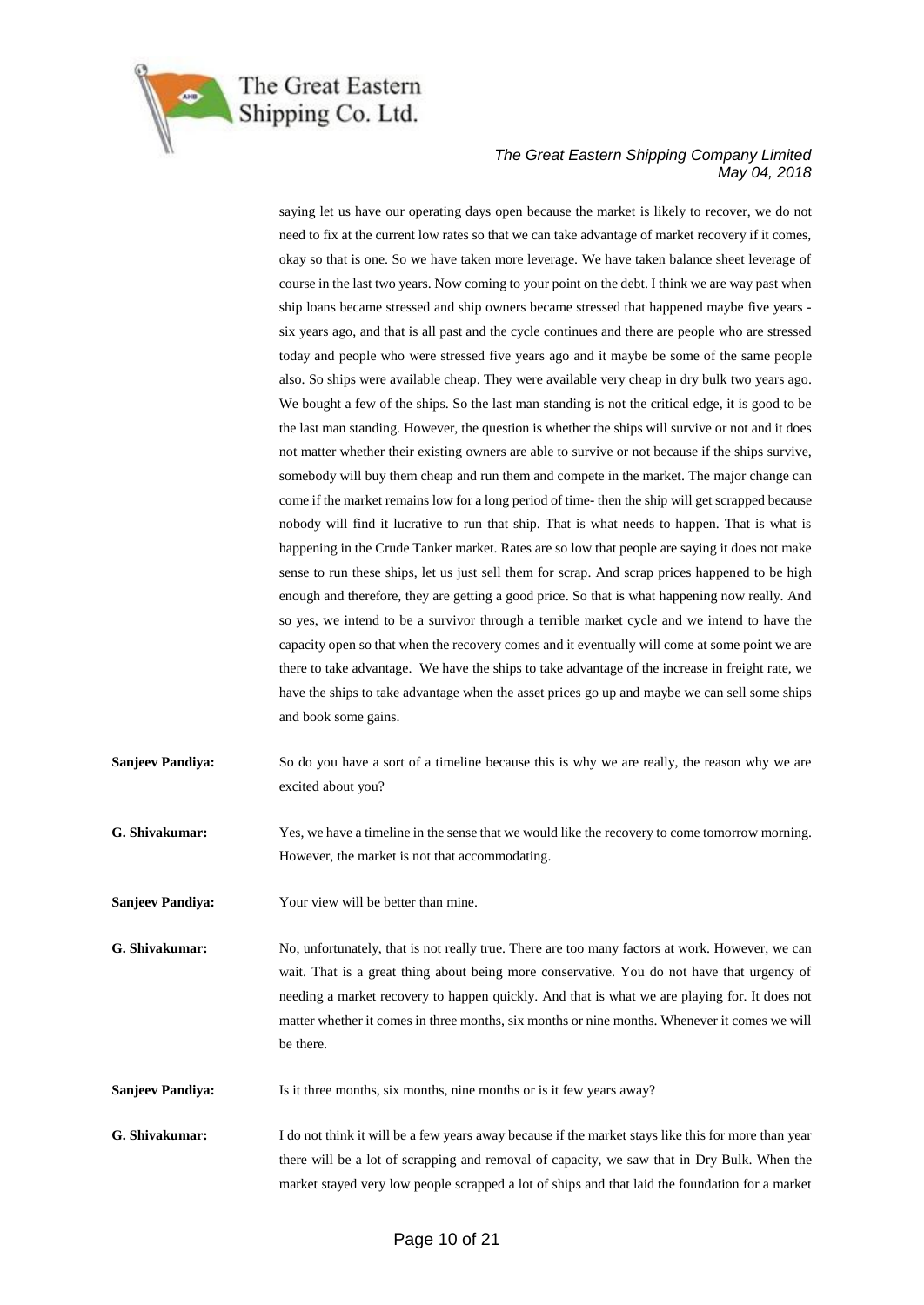

recovery, so it will not be a few years. If it is a year, year and half, it is good eventually for the market because there will be so many ships scrapped that the supply will get constrained.

**Sanjeev Pandiya:** Okay. I have another hypothesis, can I test it out with you?

**G. Shivakumar:** Yes, please and the last one because we have few others in the queue.

**Sanjeev Pandiya:** Which is that freight rates will go up first because that is what happens at the end of credit….

**G. Shivakumar:** Yes, you asked this question. Yes, typically freight rates go up first before asset prices go up. However, in the Dry Bulk cycle, we saw freight rates went up a little, but asset prices went up a lot because they went down a lot before that happened. That is probably because there is a lot of money waiting to be invested and which gets excited as soon there is one small sign of turnaround. So it could well happen that asset prices go up ahead. The normal thing is for freight rates to go up first followed by asset prices. But we saw in the tanker market when the prices dropped in 2016 prices dropped before freight rates dropped, so there is something else at work here. We do not know what it is maybe people are forecasting and getting out ahead of a downturn or getting in ahead of an upturn.

**Moderator:** Thank you. The next question is from the line of Apurva Sharma from DHFL Pramerica Asset Management. Please go ahead.

**Apurva Sharma:** This on the LPG segment, so since we have increased our fleet size, so what is your view on that segment, LPG? And second question is do you think the asset prices have bottomed out on LPG?

**G. Shivakumar:** I will answer your second question first. The LPG sector is not as liquid as the other sectors, so there are not many of those ships which are traded. However, prices are at a very low part of the cycle. We do not know whether they have bottomed out, but they are certainly at a very low part of the cycle. Your question was on where we see the market recovery?

**Apurva Sharma:** Yes.

- **G. Shivakumar:** Yes. So the cause of the weakness of the last quarter is, as I mentioned, U. S. exports dropping because of local consumption being higher than expected due to the weather conditions. Now, oil prices being where they are, we expect that production should grow and which means that exports will grow and that being the longest haul trade, we expect that the demand for LPG vessels will grow. Eventually, the market will go up from the levels that it is at currently. That is our outlook for LPG, and whether it happens within the next three months or six months or it happens by the beginning of next year is anybody's guess.
- **Apurva Sharma:** Okay. And one more question on the Crude Oil Tankers our second-hand vessel value, what do you think, what is your view on that?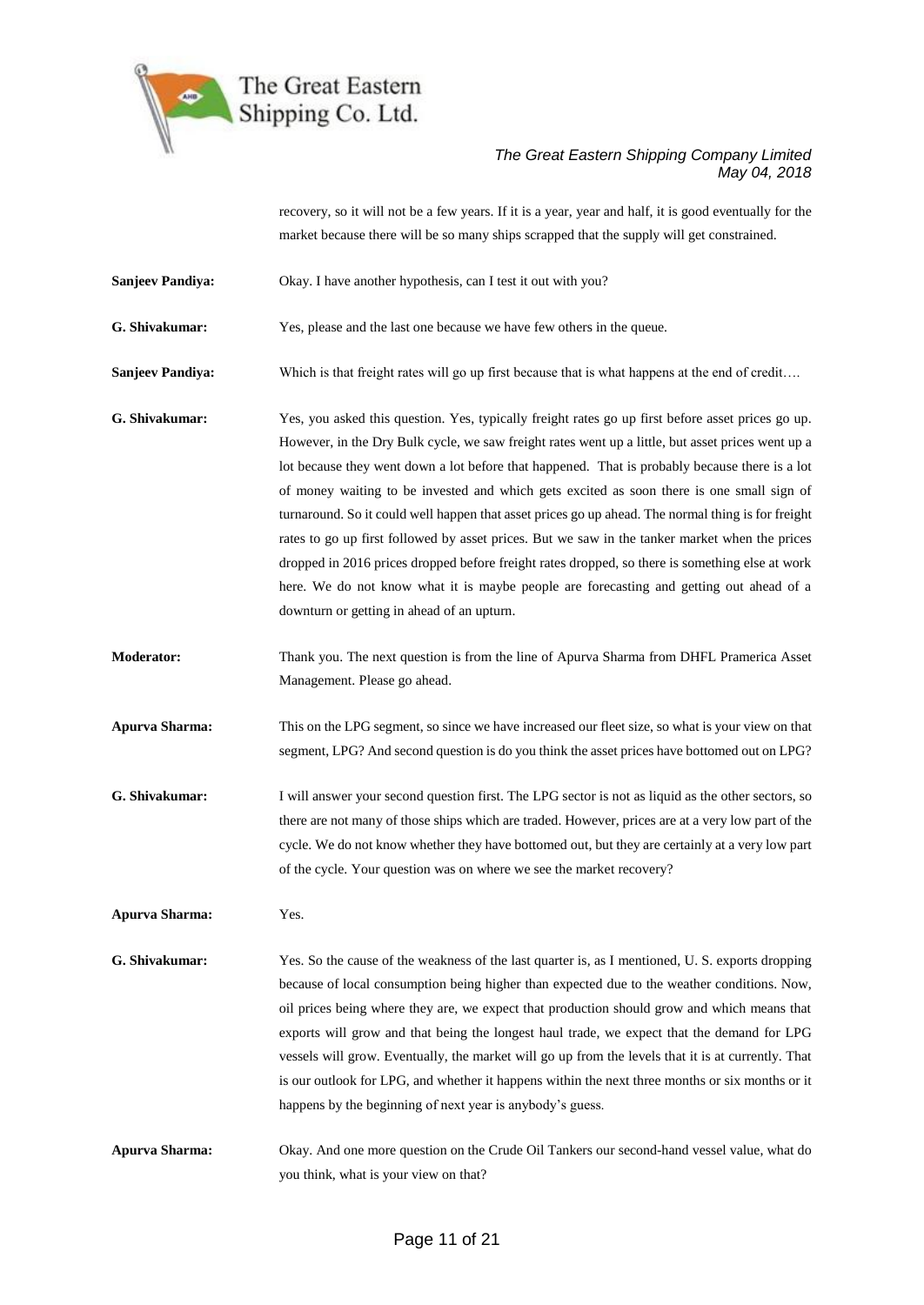

G. Shivakumar: Yes, prices are pretty much near the bottom, they are probably somewhere between the 10<sup>th</sup> and 20<sup>th</sup> percentile of long-term values. It is surprising, they have not gone down further considering where freight rates and how terrible they have been but they have held up reasonably well, maybe they are being protected by scrap prices but that is at the very older end. Even modern vessels have not dropped too much in value as far as we have seen. Maybe, people are staying off selling because they are expecting the recovery to happen so unless you are highly stressed, you do not sell. **Apurva Sharma:** Okay. So you see more or less this is where the prices will be? **G. Shivakumar:** Yes, 5% - 10%. But not really that much more room. **Apurva Sharma:** Okay, because of the scrappage support. **G. Shivakumar:** That is right. And yes, there seems to be some confidence here. **Moderator:** Thank you. The next question is from the line of Ritesh Poladia from Girik Capital. Please go ahead. **Ritesh Poladia:** Sir, just on the hypothetical basis the two rigs which you had contracted sometime back had it been done right now, how much would be the freight rate increase in that approximately? **G. Shivakumar:** So are you talking about the rigs which we contracted within the last six months? **Ritesh Poladia:** Yes. **G. Shivakumar:** There has been no pricing after that. That is the last pricing we have in the Indian market. **Ritesh Poladia:** So one more rig would be up for renewal next year? **G. Shivakumar:** That is correct. **Ritesh Poladia:** Do you expect the rates would increase by that time? **G. Shivakumar:** I do not know, it is still quite some time away, we should be having a recovery in utilization in the offshore drilling market by the end of this year. So you may have an improvement in rates. Again, it depends on the competition in that particular tender. **Ritesh Poladia:** Okay. And in offshore logistics, how much utilization you expect to improve? **G. Shivakumar:** No, currently all our vessels are employed as it stands today. **Ritesh Poladia:** Okay, everything is employed as of now.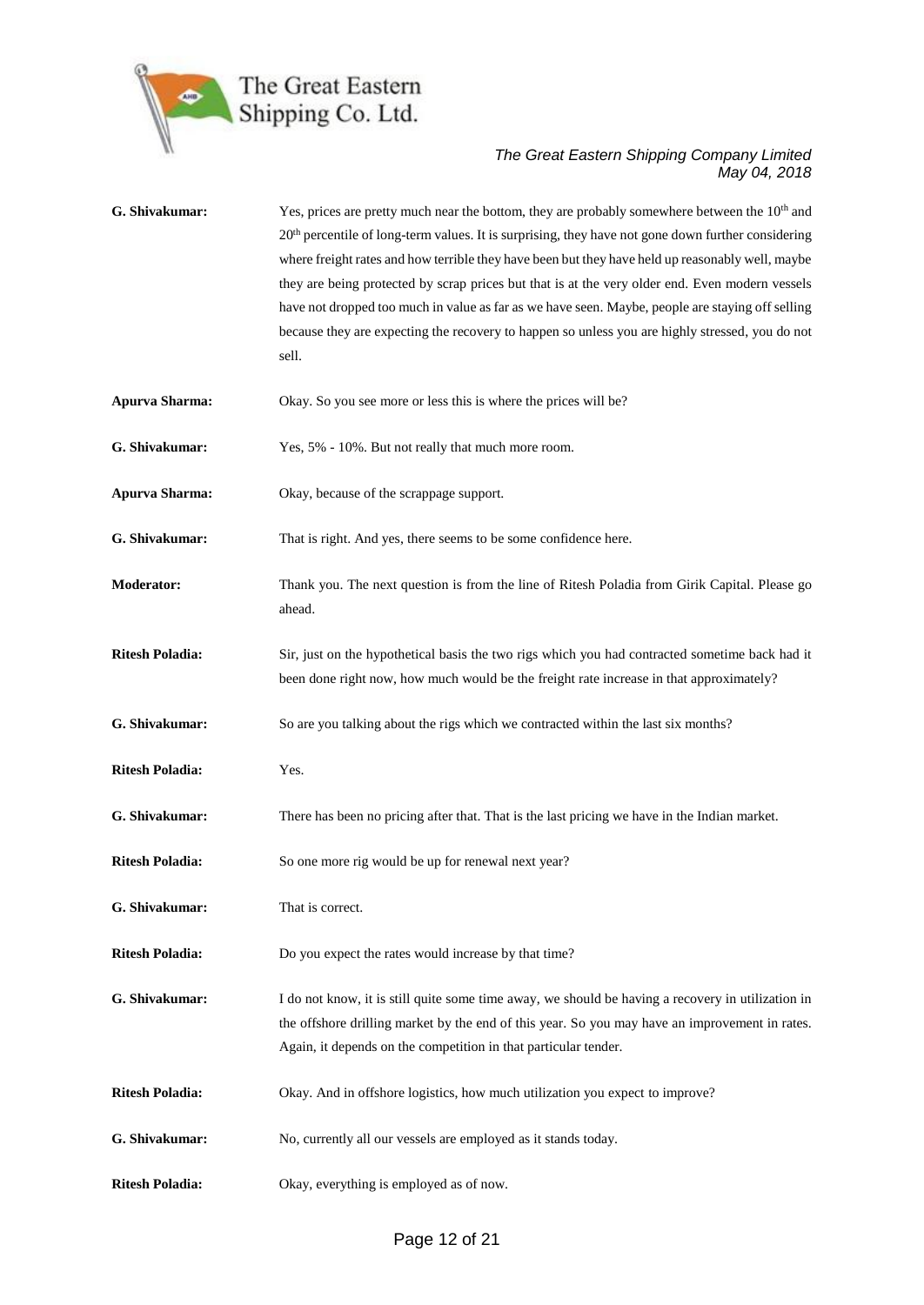

| G. Shivakumar:         | Yes.                                                                                                                                                                                                                                                                                                                                                                                                                                                                                                                                                                                                                                                                                        |
|------------------------|---------------------------------------------------------------------------------------------------------------------------------------------------------------------------------------------------------------------------------------------------------------------------------------------------------------------------------------------------------------------------------------------------------------------------------------------------------------------------------------------------------------------------------------------------------------------------------------------------------------------------------------------------------------------------------------------|
| <b>Ritesh Poladia:</b> | And that would be at least for nine months?                                                                                                                                                                                                                                                                                                                                                                                                                                                                                                                                                                                                                                                 |
| G. Shivakumar:         | No, there are some which are in old contracts which will be getting over in the next few months.<br>There is one vessel actually which is sort of on standby but all of them are on contract.                                                                                                                                                                                                                                                                                                                                                                                                                                                                                               |
| <b>Ritesh Poladia:</b> | Okay. And one final question, what is the impact on GE Shipping fleet with this new emission<br>norm as and when it gets implemented?                                                                                                                                                                                                                                                                                                                                                                                                                                                                                                                                                       |
| G. Shivakumar:         | Yes, we will have to comply with it just like every other shipping company in the world. We<br>will have to decide. So there are couple of options which is that you can just go and burn low<br>sulfur fuel or you fit a scrubber on your ship, which involves a significant amount of CAPEX<br>and has some operational issues. So we are in wait and watch mode and seeing what happens<br>and how the market develops before we make any commitment towards CAPEX.                                                                                                                                                                                                                      |
| <b>Ritesh Poladia:</b> | Do you expect this emission norms to get delayed?                                                                                                                                                                                                                                                                                                                                                                                                                                                                                                                                                                                                                                           |
| G. Shivakumar:         | We do not know really. I do not want to hazard a guess on it. On whether it get will get delayed<br>or not. As of now, they are saying they are on target to start it on 1 <sup>st</sup> January, 2020. The one<br>impact that it will have especially if everybody moves to low sulfur oil which is gas oil which is<br>significantly more expensive than the fuel oil that we currently use is that ships will be running<br>at a slower speed because the speed optimization depends on the price of fuel. At a higher price,<br>your optimal speed is lower, which means that capacity will be effectively reduced. That is one<br>impact which could happen from the new sulfur norms. |
| <b>Moderator:</b>      | Thank you. The next question is from the line of Trilok Agarwal from Birla Sun Life. Please go<br>ahead.                                                                                                                                                                                                                                                                                                                                                                                                                                                                                                                                                                                    |
| <b>Trilok Agarwal:</b> | One thing I wanted to check what is your TCY?                                                                                                                                                                                                                                                                                                                                                                                                                                                                                                                                                                                                                                               |
| G. Shivakumar:         | So we have that in the Press Release, in which particular sector are you referring to?                                                                                                                                                                                                                                                                                                                                                                                                                                                                                                                                                                                                      |
| <b>Trilok Agarwal:</b> | In products.                                                                                                                                                                                                                                                                                                                                                                                                                                                                                                                                                                                                                                                                                |
| G. Shivakumar:         | Our current TCY in the last quarter is about \$14,500 including gas.                                                                                                                                                                                                                                                                                                                                                                                                                                                                                                                                                                                                                        |
| <b>Trilok Agarwal:</b> | And what is the like you mentioned in the opening remarks you are substantially below<br>breakeven. So what is the average breakeven?                                                                                                                                                                                                                                                                                                                                                                                                                                                                                                                                                       |
| G. Shivakumar:         | No, Product Tankers are definitely above breakeven at these numbers.                                                                                                                                                                                                                                                                                                                                                                                                                                                                                                                                                                                                                        |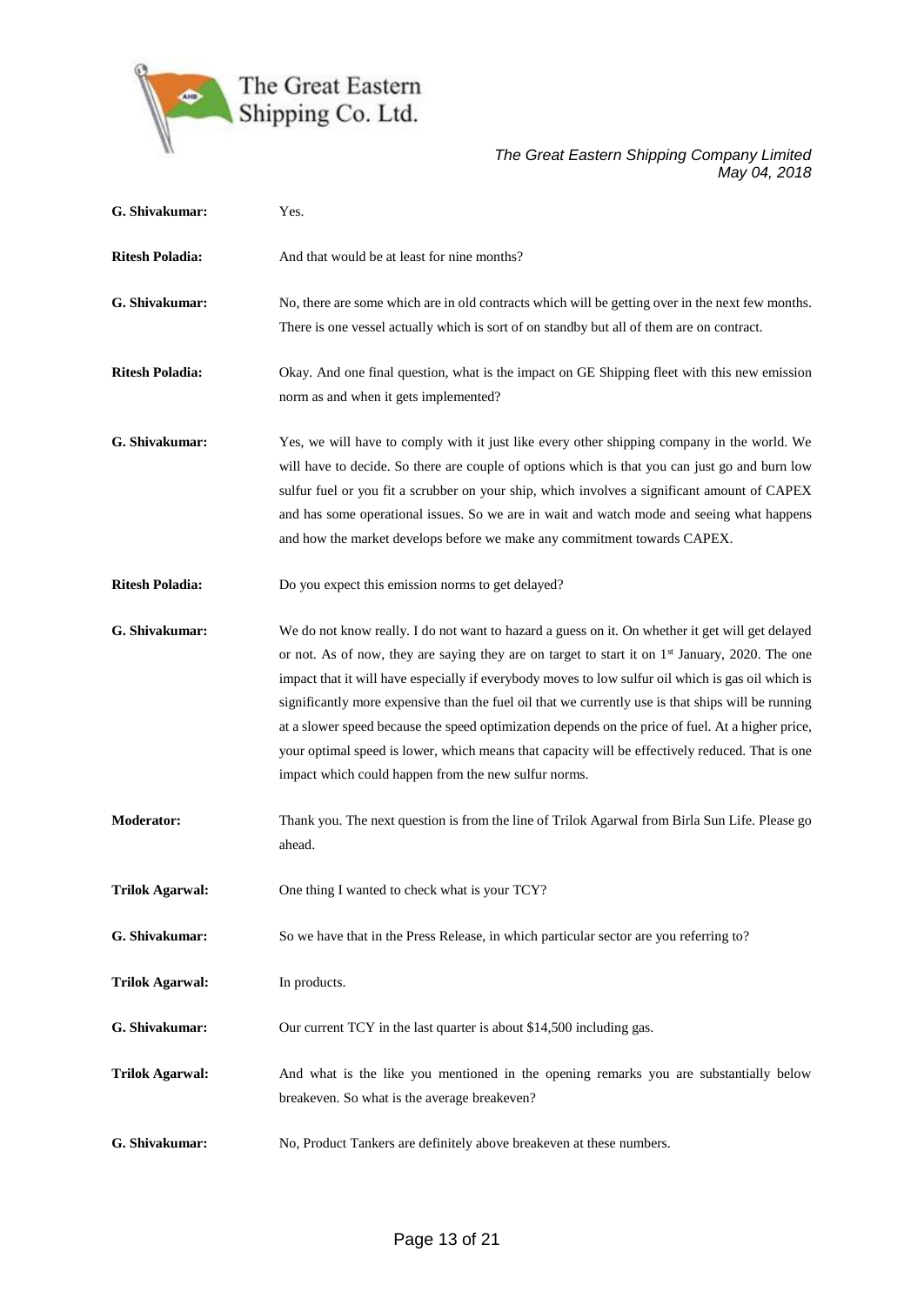

| <b>Trilok Agarwal:</b> | Okay, and Dry Bulk are significantly below is what you are saying?                                                                                                                                                                                                                                                                                                                                                                                                                                                                                                                                                                                                                                                                                                                                                                                                                                                        |
|------------------------|---------------------------------------------------------------------------------------------------------------------------------------------------------------------------------------------------------------------------------------------------------------------------------------------------------------------------------------------------------------------------------------------------------------------------------------------------------------------------------------------------------------------------------------------------------------------------------------------------------------------------------------------------------------------------------------------------------------------------------------------------------------------------------------------------------------------------------------------------------------------------------------------------------------------------|
| G. Shivakumar:         | Not really. Crude Tankers are the ones which are really operating below breakeven because their<br>capital cost is so much higher.                                                                                                                                                                                                                                                                                                                                                                                                                                                                                                                                                                                                                                                                                                                                                                                        |
| <b>Trilok Agarwal:</b> | Okay. And apart from that your assessment that you highlighted in the beginning that on a six<br>months to nine months is where you believe the things should get start improving because either<br>the scrappage will go up or they will not operate at these levels. What is your opinion about<br>other segments?                                                                                                                                                                                                                                                                                                                                                                                                                                                                                                                                                                                                      |
| G. Shivakumar:         | Sorry, what is the?                                                                                                                                                                                                                                                                                                                                                                                                                                                                                                                                                                                                                                                                                                                                                                                                                                                                                                       |
| <b>Trilok Agarwal:</b> | Outlook for other segments?                                                                                                                                                                                                                                                                                                                                                                                                                                                                                                                                                                                                                                                                                                                                                                                                                                                                                               |
| G. Shivakumar:         | For Tankers, we expect that this turnaround should happen between three months and 12 months<br>from now. Dry Bulk is already in the midst of its turnaround. So it is already fairly strong,<br>Capesize are earning \$18,000 per day, which is a pretty strong rate. The sub-capes which is the<br>Kamsarmaxes and Supramaxes are earning \$11,000 - \$12,000 a day.                                                                                                                                                                                                                                                                                                                                                                                                                                                                                                                                                    |
| <b>Trilok Agarwal:</b> | The index has not kind of moved up much, right? Is it anything to asset price going ahead of the<br>freight rates, is that correct?                                                                                                                                                                                                                                                                                                                                                                                                                                                                                                                                                                                                                                                                                                                                                                                       |
| G. Shivakumar:         | They did but they have not gone up that much now. So what happened also was that the first<br>quarter was a little weaker than people expected especially for the Capesizes. So the Capesizes<br>average I think somewhere around \$11,000 while the sub-capes also averaged around the same<br>number. So asset prices went up very marginally in this quarter.                                                                                                                                                                                                                                                                                                                                                                                                                                                                                                                                                          |
| <b>Trilok Agarwal:</b> | And one last thing just like strong with strong balance sheet like GE Shipping, I am presuming<br>there will be handful of companies globally, right with such strong balance sheet and ability to<br>add fleets. In this scenario, would you believe that supply should be constrained going ahead<br>because you have highlighted 2% to 4% of addition, will that also is a probably, will that even<br>come down further?                                                                                                                                                                                                                                                                                                                                                                                                                                                                                              |
| G. Shivakumar:         | Yes your statement is correct about the balance sheet but it is only correct in relation to the listed<br>universe of shipping companies and that constitute maybe 10% of the overall fleet of commodity<br>ships, bulk carriers and tankers. I am not referring to say the Japanese companies or the cargo<br>owners having ships like a steel mill or a power plant. Excluding those, the large proportion of<br>the fleet is in private hands and we have found very often that when we are competing for a ship,<br>it is often with private buyers especially Greek buyers and they seem to have a lot of funding<br>capability. So, a lot of the private players seem to be sitting on a lot of cash as well and that is<br>something which prevents prices from going down too much. Maybe that is one of the things<br>which has protected tanker prices because there are buyers out there looking for bargains. |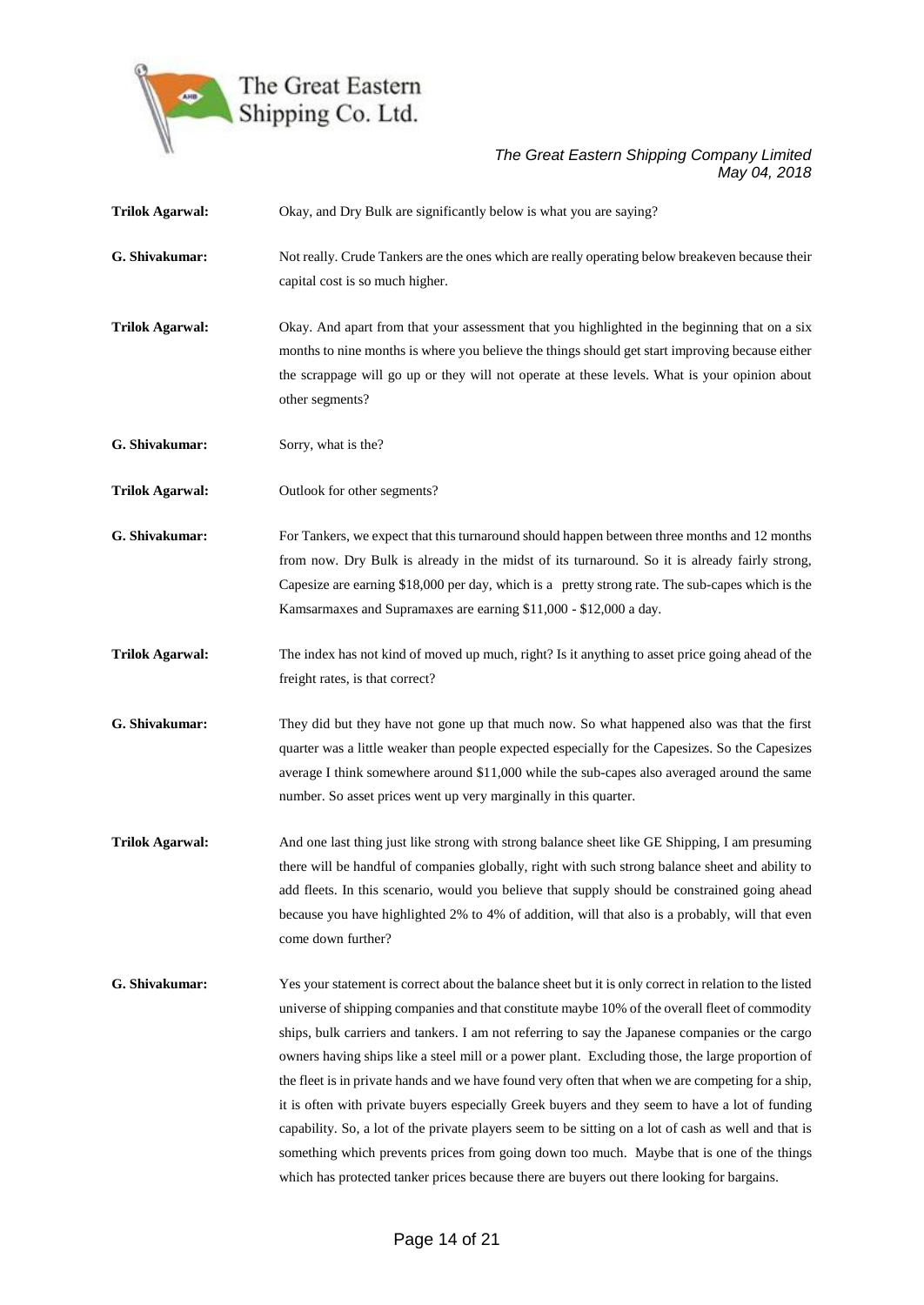

**Trilok Agarwal:** But will that I mean that may remain going ahead because the cost of capital is far-far lower than a lot of others? **G. Shivakumar:** That is right. So yes your question was on supply going forward, right? **Trilok Agarwal:** That is correct. **G. Shivakumar:** Yes, the one constraint in that is likely to be yard capacity where some of the yards are closing down. a lot of the yards in China have closed down. However, there are enough yards remaining in operation to produce a reasonable number of ships. Not as many as in the 2010, 2011, time frame because that has dropped by at least 40%. But we think the yards have a capability to produce at least 4% to 5% gross fleet growth in a year. This is getting constrained. Again, there are some trade disputes with regard to issuance of refund guarantees, etc., on whether it is a subsidy being offered by the Government. But these yards will survive. A lot of the small yards have gone out of business, but some of the big yards will survive. So the ability to produce those huge number of ships is no longer there but there is an ability to produce, it is not going to be zero fleet growth because ships are not being produced. And so far, money has been available. So I do not know if the situation will change in the general tightness in money. It is not a function of the cost. Because the cost is not too high, you can still get 6% debt to 7% debt and people will order. Ship owners will order ships if they find good project, if they are getting 7% debt also.

**Moderator:** Thank you. The next question is from the line of Rajakumar, an Individual Investor. Please go ahead.

anywhere near that situation where there is no money available.

The issue will come if it is not available at all, which is quite far away, I do not think we are

- **Rajakumar:** Actually, I have three questions. To start with I am just looking at your P&L, I see that you have a loss of on derivative transaction which is kind of getting offset with the gain on foreign currency transaction. So it looks like we have to read the numbers together whatever gain that we have got because of the rupee depreciation, it got offset by the hedging that we have done. So is my assumption correct? And so I just want to know how much of revenue is kind of hedged and also if you can indicate what is the rate at which it is hedged and did we expect a similar number for the subsequent quarters as well or do you see that we needed some benefit out of further rupee depreciation in the forthcoming quarter? That is my first question.
- **G. Shivakumar:** Yes, so let me just finish this one. One is by hedged you are thinking selling our revenues forward like say the IT companies do, we do not do that, except very marginally if at all. This is not relating to that activity of selling dollars forward. I mentioned to one of the earlier callers, our liabilities are in dollars, our flows are in dollars and there is no need to hedge. Our outflows in terms of interest and repayments is in dollars. If we sell our dollar revenues forward, we are creating a mismatch. In the sense that we will convert our inflows into rupees and our outflows will continue to be in dollars. So, we do not sell forward. Our sale forward has happened by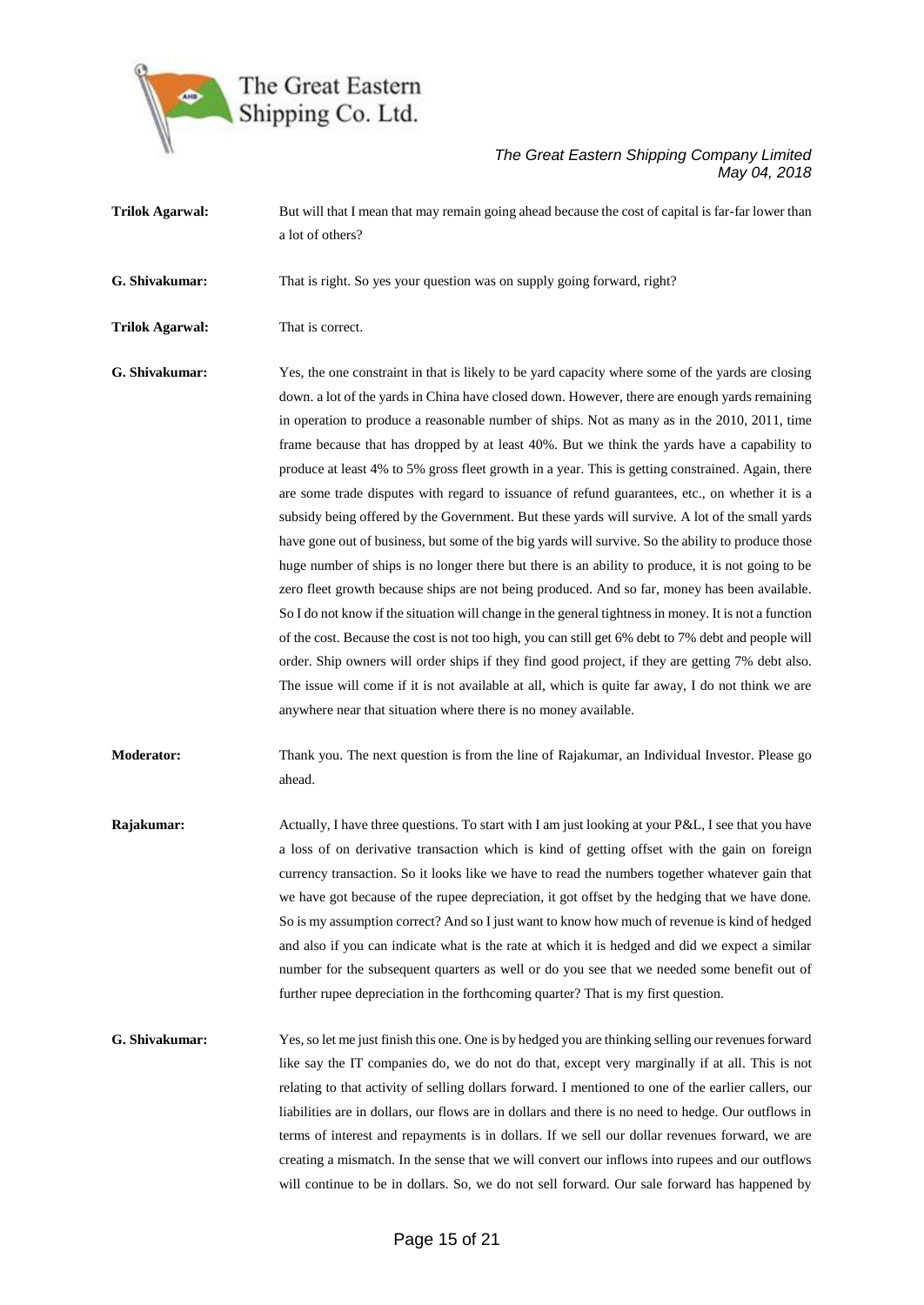

converting our debt into dollars itself. So this is as a result of the revaluation. So let me tell you what the derivatives are? We borrow in rupees, we issue bonds in rupees, this is a nonconvertible debenture and we swap into dollars. The change in mark-to-market on that swap comes into the P&L account. On the revaluation of foreign currency, we have some dollar balances in our accounts which we use for operating purposes. In this instance, we were at Rs. 64 to the dollar in end of December. We were at Rs. 65 to the dollar in end of March, that Rs. 1 gave a benefit in revaluation of foreign currency. So that is where those transactions are, so it is not because we do lot of forward selling and trying to time that market, etc., we do not do that.

- **Rajakumar:** Okay. But when you do see the benefit of rupee depreciation coming into the P&L because between December quarter and March quarter I see we have lost Rs. 50 crores if I add both the foreign currency transaction and the derivative.
- **G. Shivakumar:** Yes. So a depreciation will have a net-net negative impact on the P&L. All else remaining the same, it will have a negative impact on the P&L because of loans in the consolidated entity, we have about \$800 million of loans which get revalued into the P&L, okay. On a quarterly basis, these are dollar-denominated synthetic or natural dollar loans which get revalued into the P&L. Against this we have about \$350 million of cash balance which benefits from rupee depreciation. So net-net you have \$400 million to \$450 million let us call it a short position just for assessing the impact of the depreciation of the rupee.
- **Rajakumar:** In other words, you are saying that rupee depreciation will predominantly be reflected on the top-line and not on this line of gain on the FOREX…
- **G. Shivakumar:** It will be reflected in a net-net negative impact on the P&L because \$800 million of liabilities will be revalued while only \$350 million of assets will be revalued. So, net-net a rupee depreciation will be bad for the P&L just on account of these two big revaluations which will happen.
- **Rajakumar:** Okay. But overall from bottom-line perspective rupee depreciation should be beneficial to the company, right?
- **G. Shivakumar:** It is beneficial to the company. See, against this \$800 million of loan which is getting revalued, we have \$1.4 billion assets which are there, which are dollar assets. However, they do not get revalued into the P&L account. So that is a hidden gain which we have but because of the way accounting is done, it does not come into the P&L. Yes, you are right we are better off when the rupee depreciates but that is not how the accounts come up. The accounts will be worse-off when the rupee depreciates.
- **Anjali Kumar:** And each of this will be encashed only when either (a) you sell any of the assets or (b) if you actually bring in the freight which you have earned in dollars.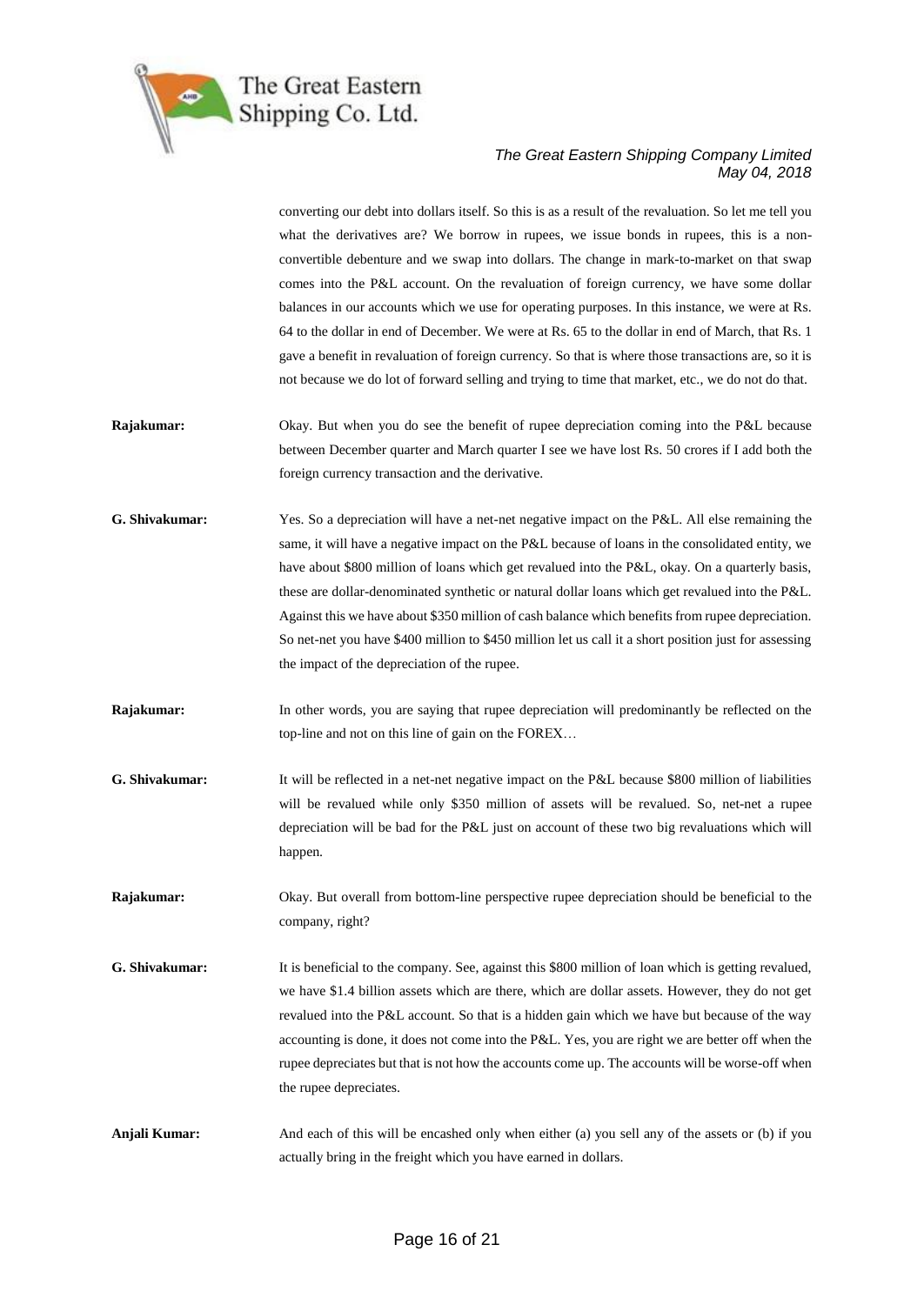

**Rajakumar:** Okay. So is it fair to assume because I see that rupee has significantly depreciated between March 2018 and now I mean is it fair to assume that we will have significant numbers to be reported when we report the June quarter? **G. Shivakumar:** I cannot speculate on that, but you are right. Once again, I go back to my statement, if the rupee depreciates, it is bad for the P&L. **Rajakumar:** Okay. The next question is I am just looking at your segmental results, so I see that your shipping revenue has actually moved Rs. 2,200 crores plus to Rs. 2,406 crores, whereas if we see the bottom-line for this segment it has dropped from Rs. 572 crores to **Rs. 134 crores** I just want to know what is driving the top-line and why we are not seeing that flow into the bottom-line because I did not significantly change in your gain from sale of ship. So what is driving the lower bottom-line for this segment? **G. Shivakumar:** No, there is a significant change in the fleet size between average of FY 2017 and average FY 2018. On average ship years, we had about 35 to 36 in FY 2017. In FY 2018, we had more than 45. So there is a 25% or 30% increase in the ship days that has resulted in an increase in revenue, okay? So that is a quantity variance, which is positive. However, the rate variance has been a big negative and you can see it in our average TCYs between FY 2017 and FY 2018. So the rate variance has been negative. That is why despite the top-line going up, the bottom-line has been negative. **Rajakumar:** Okay. So which means if you see any uptick in rates in the coming quarters then we should see a significant improvement in your bottom-line? **G. Shivakumar:** That is absolutely correct - we have created more capacity which is not yet reflecting in our P&L because the rates are poor. In fact, those ships are not making more than breakeven. So as of now, they are not contributing to the bottom-line. But when the market recovers hopefully they will contribute. **Rajakumar:** Yes. But it is also correct to assume that the capacity is also put to use it is not only creates capacity or deploying the capacity but we are not seeing the bottom-line implement of rates are coming down. **G. Shivakumar:** That is correct because they are not being deployed at a very profitable rate. **Rajakumar:** Okay. And the question is between the segment of shipping and offshore which one do you think will turn around? And if you can give us a high-level timeline by which you would see this? **G. Shivakumar:** Yes. So we have a little more confidence on shipping maybe that will turnaround quicker. We have seen many more cycles in shipping. But more importantly and this is more significant, a lot of our capacity in offshore is locked-in on long-term contracts. So even if the turnaround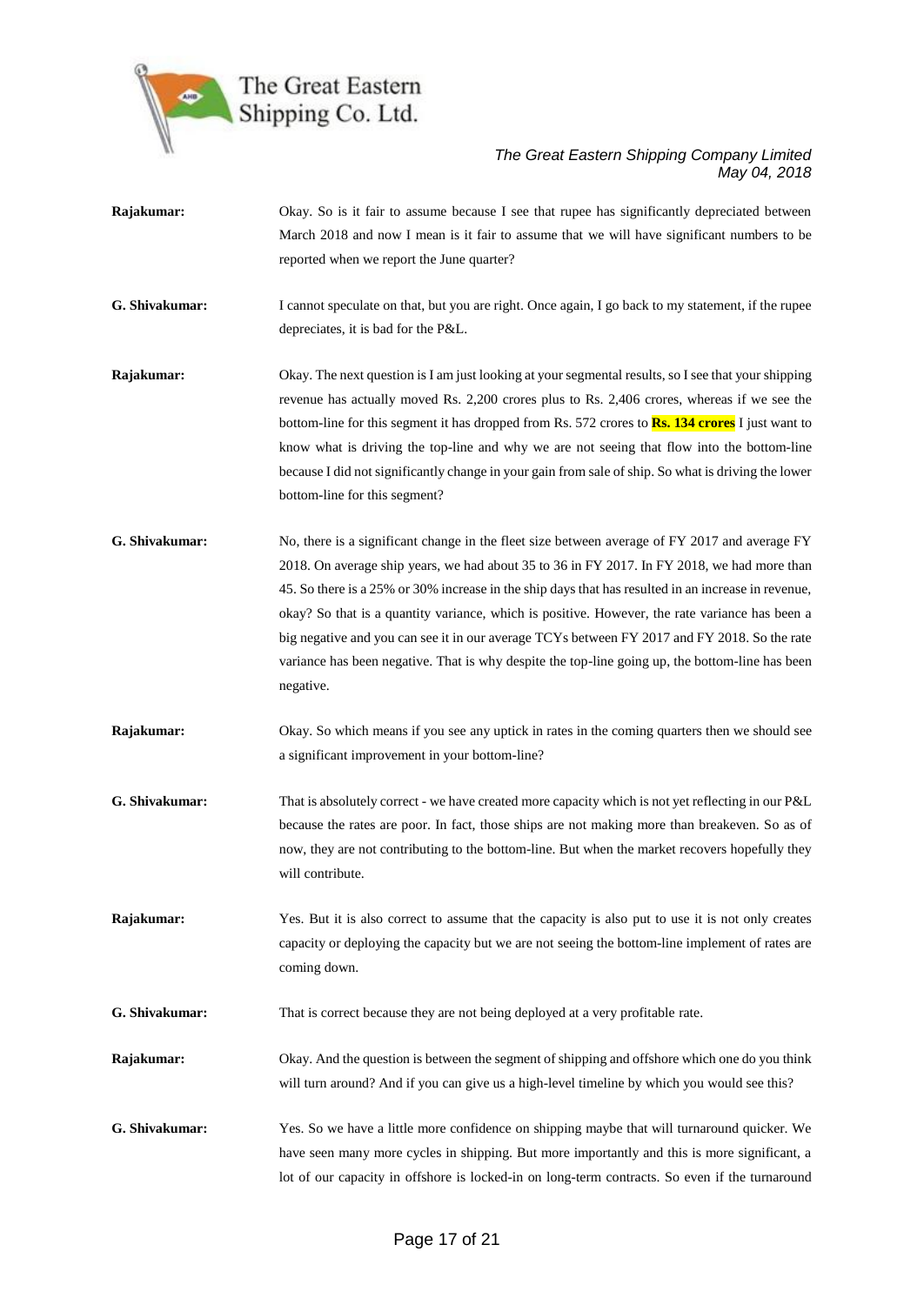

happens tomorrow morning, you will not get any impact because most of the days are lockedin, there is no rig to reprice. The rig earnings are locked in all the way up to January-February next year. However, if Crude Tanker rates go up tomorrow morning, we have 12 Crude Tankers on the spot market, and their rates will improve. So it is fundamentally different that way.

- **Rajakumar:** So this is helpful. So I see that for the quarter you reported -397 bottom-line for the offshore but I guess that also includes non-cash charges of 200 which means since you are saying your rates are already locked on for one more year. So is it fair to assume that you will report a similar negative bottom-line on this segment for the next few quarters?
- **G. Shivakumar:** Again, I am not going to give any numbers projection, but you know that there are two big items which are in non-standard in nature, the impairment and the deferred tax liability.
- **Rajakumar:** Yes. No, I am just assuming that there are no more…..
- **G. Shivakumar:** A lot of the operating capacity is locked in and it is not locked in at a better levels than last year. Any contracts are getting done at lower levels.
- **Moderator:** Thank you. The next question is from the line of Bhavin Gandhi from B&K Securities. Please go ahead.
- **Bhavin Gandhi:** Chetna, started operations I think mid-January. But your rig days have not moved on a sequential basis.
- **G. Shivakumar:** Yes, because at the same time Chaaya came off contract.
- **Bhavin Gandhi:** So the Chaaya idling is completely there in this quarter's number?
- **G. Shivakumar:** Yes, she went on hire I think on 1st or 2nd of April.
- **Bhavin Gandhi:** So Chaaya was completely idle for this quarter, is it?
- **G. Shivakumar:** No, she came off around 15th January 20th of January, around the same time Chetna went on hire. So between them, it worked out to around 90 days.
- **Bhavin Gandhi:** And then Chaaya will start operations beginning April which means that...
- **G. Shivakumar:** Yes, so now all rigs are working. Yes.
- **Bhavin Gandhi:** Okay, all right. And just on the Ballast Water, what are your thoughts now and how do you think it will pay out?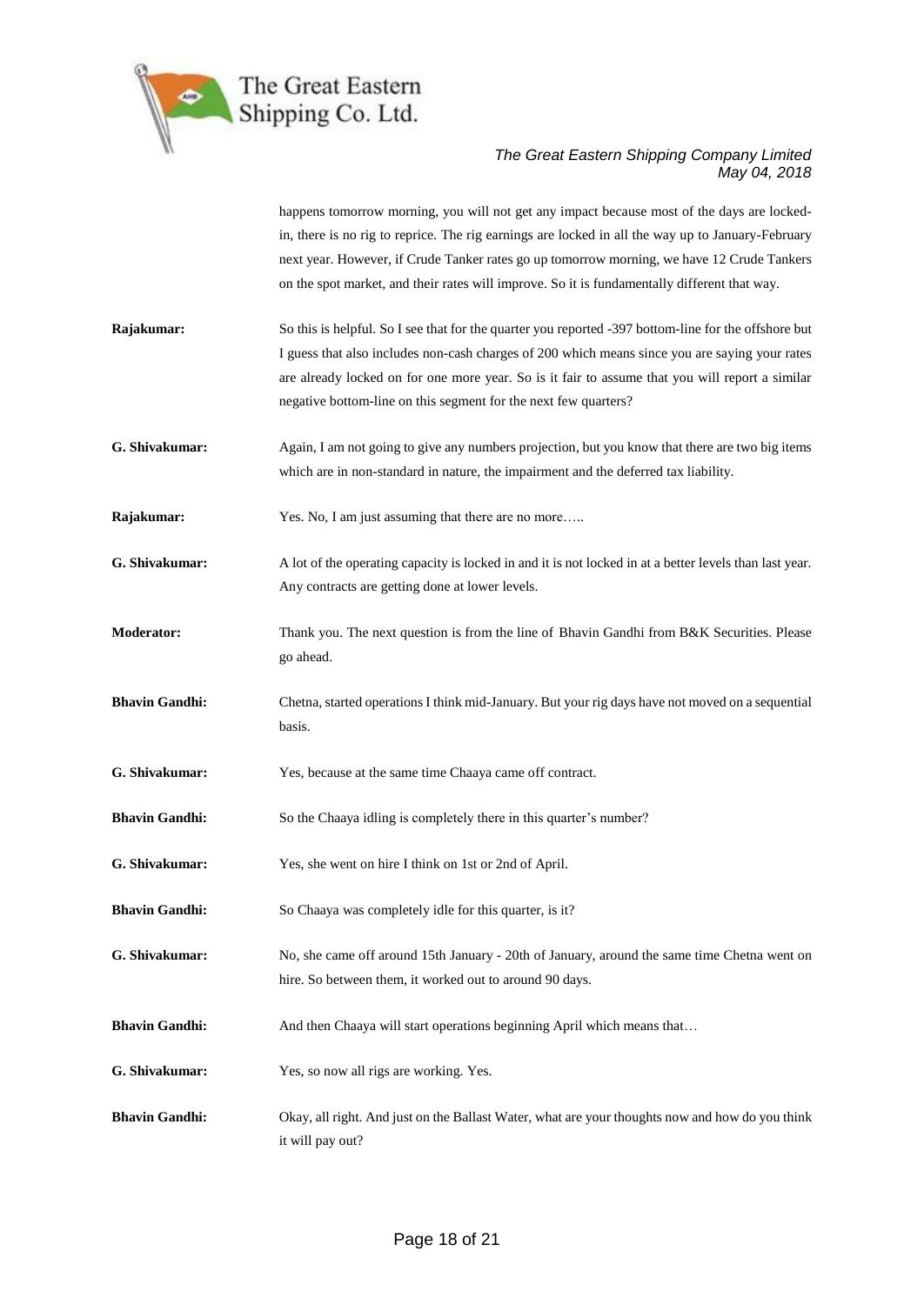

| G. Shivakumar:        | See, it is one more pressure which is there on ship owners, one more pressure of spending which<br>they have to do. Again it has still not yet kicked in, right so if you have to do your dry dock this<br>year you are okay with not doing the Ballast Water Treatment System assuming you do not want<br>to trade to U.S. This will be typically for older vessels where they have to make this choice,<br>either do this or scrap. And a lot of the ships you can actually postpone your requirement to fit<br>all the way up to 2022. So it is a fairly complex thing, so we can go into that but it will take some<br>time. But it can postpone all the way up to 2022. But there will be ships which have to come up<br>in end of 2019, 2020, etc., all of them will face this pressure on having to spend that money and<br>hopefully, it will push people to scrap their ships earlier. |
|-----------------------|-------------------------------------------------------------------------------------------------------------------------------------------------------------------------------------------------------------------------------------------------------------------------------------------------------------------------------------------------------------------------------------------------------------------------------------------------------------------------------------------------------------------------------------------------------------------------------------------------------------------------------------------------------------------------------------------------------------------------------------------------------------------------------------------------------------------------------------------------------------------------------------------------|
| <b>Bhavin Gandhi:</b> | Sure. And just one final thing from my side. The upper end of the NAV on the consolidated side<br>again has moved down by about Rs. 45, Rs. 435 to Rs. 380. So                                                                                                                                                                                                                                                                                                                                                                                                                                                                                                                                                                                                                                                                                                                                  |
| G. Shivakumar:        | No, this is not the upper end, this is the midpoint of the NAV.                                                                                                                                                                                                                                                                                                                                                                                                                                                                                                                                                                                                                                                                                                                                                                                                                                 |
| <b>Bhavin Gandhi:</b> | Okay, you mentioned Rs. 370 - Rs. 380, that is the midpoint.                                                                                                                                                                                                                                                                                                                                                                                                                                                                                                                                                                                                                                                                                                                                                                                                                                    |
| G. Shivakumar:        | No, Rs. 375 to Rs. 380, I am saying is the midpoint.                                                                                                                                                                                                                                                                                                                                                                                                                                                                                                                                                                                                                                                                                                                                                                                                                                            |
| <b>Moderator:</b>     | Thank you. The next question is from the line of Vaibhav Badjatya from HNI Investments.<br>Please go ahead.                                                                                                                                                                                                                                                                                                                                                                                                                                                                                                                                                                                                                                                                                                                                                                                     |
| Vaibhav Badjatya:     | Just a small follow-up on our earlier conservation. Can I get in touch with somebody in your<br>company separately to discuss the point that I was discussing earlier? I think, it would take too<br>much of time on this call, would that be possible, do you think so?                                                                                                                                                                                                                                                                                                                                                                                                                                                                                                                                                                                                                        |
| G. Shivakumar:        | Yes, you can contact our Corporate Communications Department, Anjali is here and drop them<br>a line and we can fix the meeting.                                                                                                                                                                                                                                                                                                                                                                                                                                                                                                                                                                                                                                                                                                                                                                |
| <b>Moderator:</b>     | Thank you. The next question is from the line of Rajakumar, Individual Investor. Please go<br>ahead.                                                                                                                                                                                                                                                                                                                                                                                                                                                                                                                                                                                                                                                                                                                                                                                            |
| Rajakumar:            | The same question on the offshore revenue. So I just want to know you said the rigs are already<br>contracted for more than a year. But your revenues have dropped between December quarter to<br>March quarter to Rs. $255$ crores to Rs. $(+206)$ crores. Is it fair to assume that the revenues are<br>going to be in the range of same 206 crore that we are seeing for March and if so then the bottom-<br>line will also be more or less the same trend as March?                                                                                                                                                                                                                                                                                                                                                                                                                         |
| G. Shivakumar:        | Yes, again you are asking for guidance. All I will say is that pricing has been lower. So do not<br>look at only one quarter. One quarter may have, as I mentioned to the earlier caller just now, out<br>of four rigs, we had effectively only three rigs working through the quarter, okay? So this<br>quarter's earnings are a little lower to that extent so do not take this quarter. Take this year as a                                                                                                                                                                                                                                                                                                                                                                                                                                                                                  |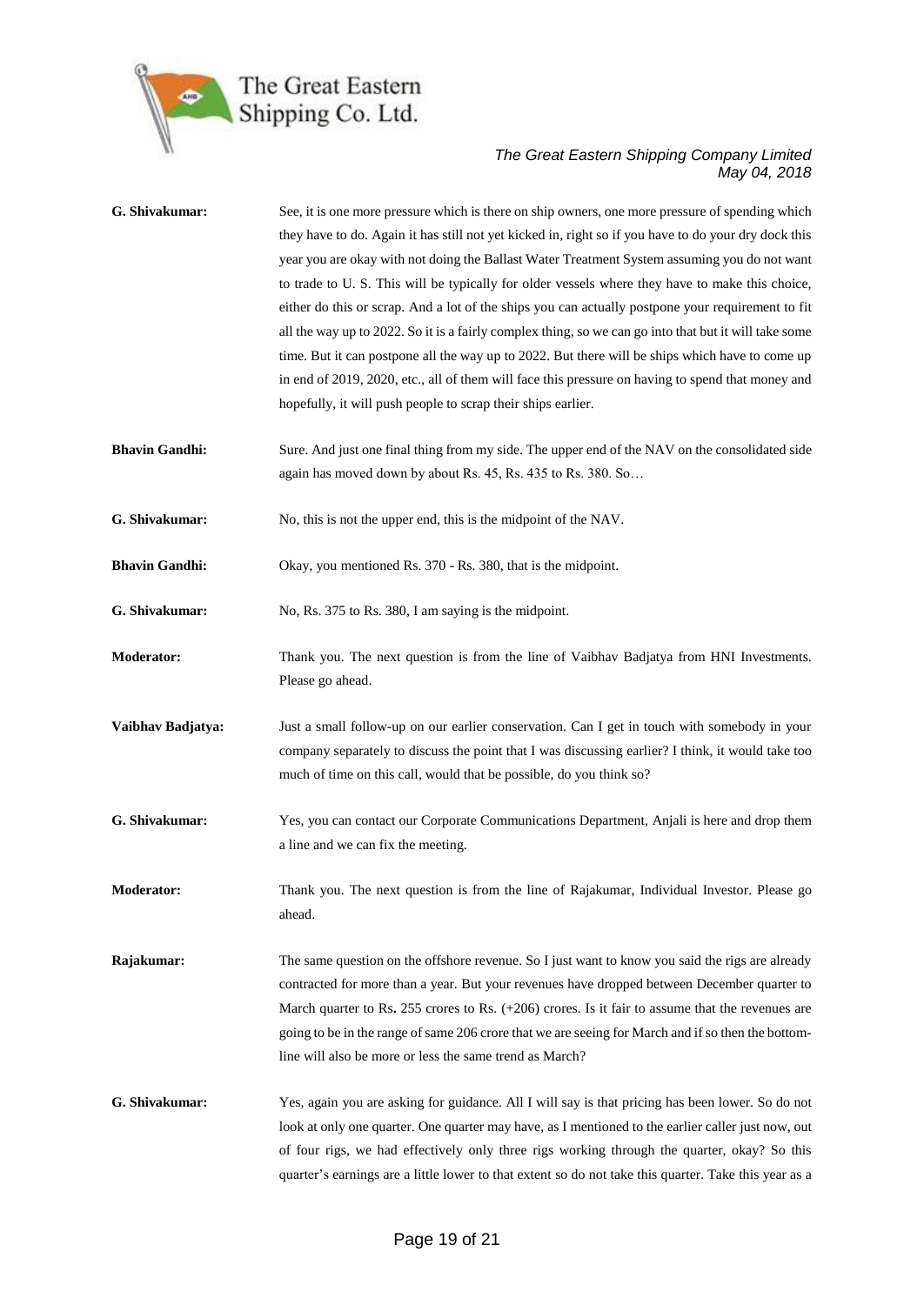

whole. Of course, this year again we had one rig which was not working through the year but pricing of the last rig which happened, happened at a lower level.

- **Rajakumar:** So you are saying the utilization will improve in the coming quarter?
- **G. Shivakumar:** Utilization will improve but not at a high rate, the rates are going to be poor, but utilization is going to be better. We are focused on getting utilization for our assets because we do not want our assets to idle.
- **Rajakumar:** Okay. But is it fair to assume that you will at least breakeven or you are even contracting a rate which is below breakeven?
- **G. Shivakumar:** We are contracting at whatever rates we can get contracts at and today those rates are below breakeven. So current contracts are happening below book breakeven levels. They are happening EBITDA positive but below book breakeven. In the sense, you are not recovering depreciation in new contracts.
- **Rajakumar:** Okay, got it. Just one final question on the balance sheet. So I see, about Rs. 2,000 crores in bank balance other than cash and cash equivalents. So I just wanted to know if you can give more color as for why do you have this and what is the strategy behind this?
- **G. Shivakumar:** So are you saying why they are being shown separately or are you saying why do you have so much cash?
- **Rajakumar:** Yes, why they are being shown separately and they are not cash equivalent is it because of they are have higher maturity period?
- **G. Shivakumar:** Yes, that is right. These are deposits which have greater than three months to maturity, so they are not treated as cash.

**Rajakumar:** You also have borrowings under balance sheet side, so would it not be prudent to retire your borrowings and are you saying that you are getting a higher coupon rate on this?

**G. Shivakumar:** Yes, see the borrowings we have are long-term in nature. The cash balances we have short-term. Our cash balances are part of our risk management. Our cash balances are here to help us ride out the next couple of years of bad markets. At the same time, we do not want to give up on the ability to acquire new shipping capacity in low markets. So what we did in the last two years, we have borrowed money which is due for repayment between seven years and ten years from now. However, we know that the markets are likely to be weak and therefore, we have kept this cash. In the next two years, we also happen to have \$250 million due for repayment in Great Eastern only. In the Group, we will have more than \$300 million of repayments. This cash is being kept as a reserve for that. At the same time, we wanted to create capacity by buying ships